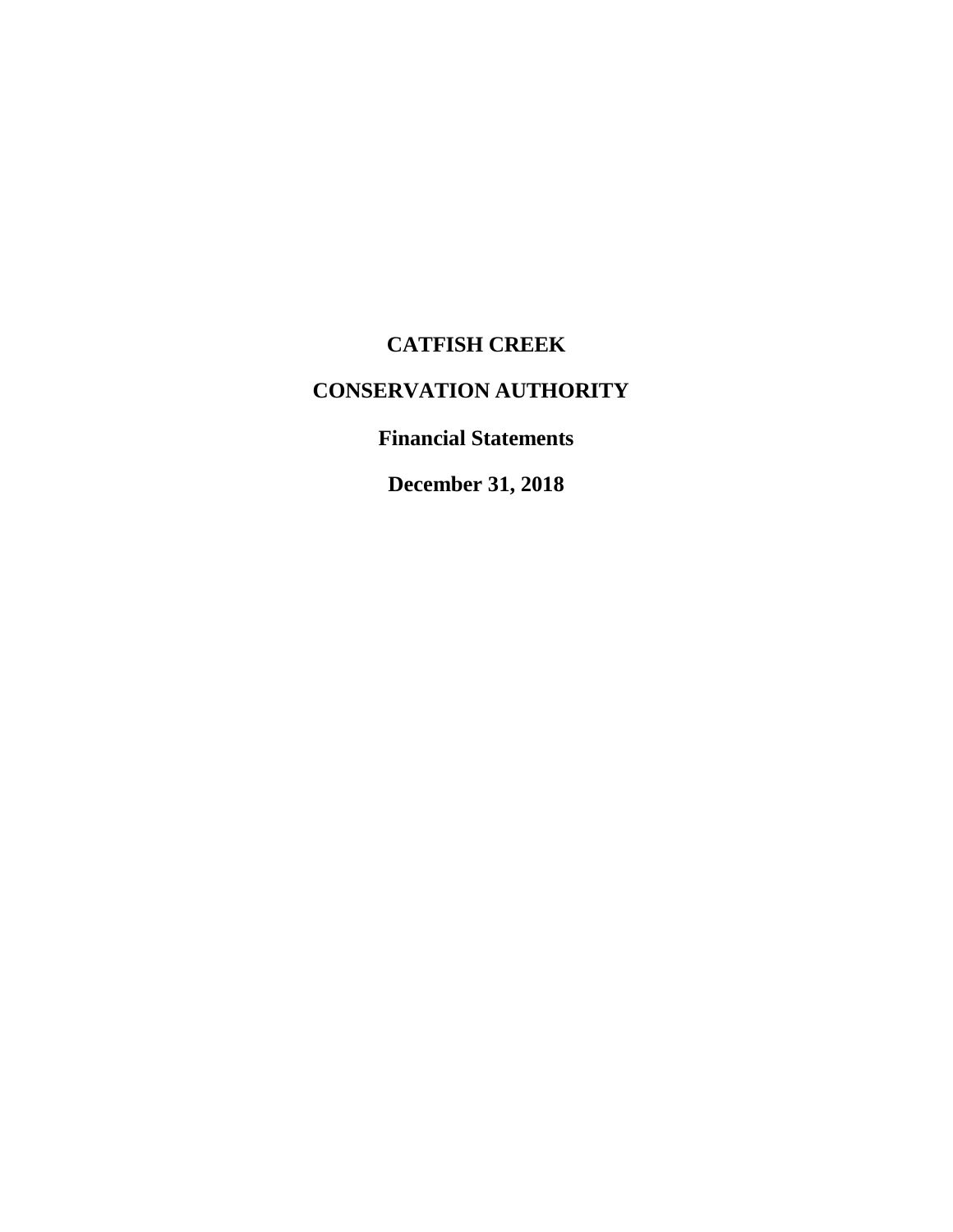## **Financial Statements**

# **Year Ended December 31, 2018**

| <b>Table of Contents</b>                           | <b>PAGE</b>    |
|----------------------------------------------------|----------------|
| <b>Independent Auditors' Report</b>                | $1 - 2$        |
| <b>Statement of Financial Position</b>             | 3              |
| <b>Statement of Operations</b>                     | $\overline{4}$ |
| <b>Statement of Accumulated Surplus</b>            | 5              |
| <b>Statement of Change in Net Financial Assets</b> | 6              |
| <b>Statement of Cash Flows</b>                     | $\overline{7}$ |
| Notes to the Financial Statements                  | $8 - 15$       |
| <b>Schedule of Internal Reserves</b>               | 16             |
| Schedule of Program Expenditures                   | 17             |
| Schedule of Other Expenditures                     | 18             |
| Schedule of Administrative Expenditures            | 19             |
| Schedule of Tangible Capital Assets for 2018       | 20             |
| Schedule of Tangible Capital Assets for 2017       | 21             |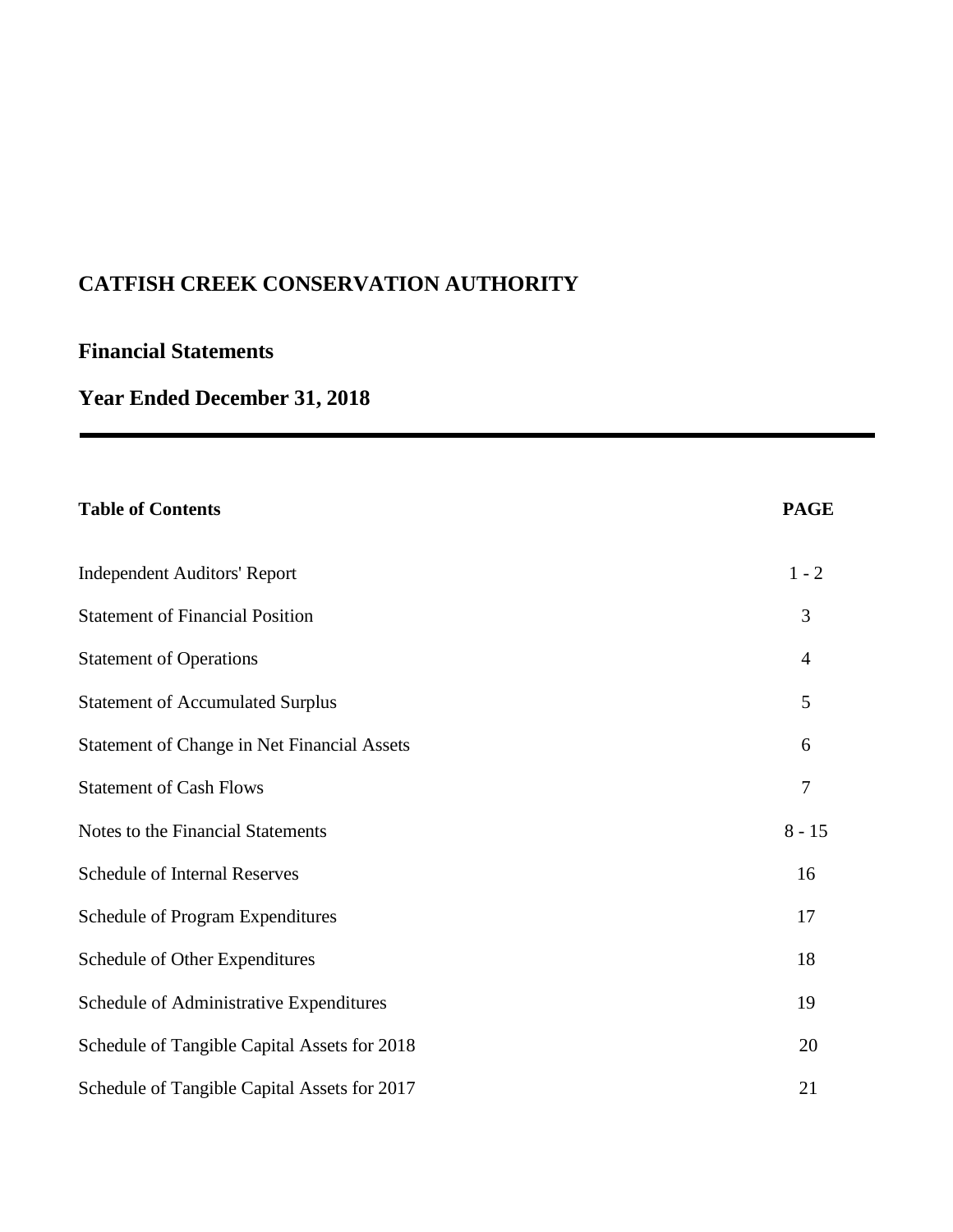

P. 519-633-0700 · F. 519-633-7009 450 Sunset Drive, St. Thomas, ON N5R 5V1

P. 519-773-9265 · F. 519-773-9683 25 John Street South, Aylmer, ON N5H 2C1

www.grahamscottenns.com

#### **INDEPENDENT AUDITORS' REPORT**

To the Members of **Catfish Creek Conservation Authority**:

#### **Qualified Opinion**

We have audited the financial statements of **Catfish Creek Conservation Authority**, which comprise the statement of financial position as at December 31, 2018, and the statement of operations, statement of changes in net financial assets and statement of cash flows for the year then ended, and notes to the financial statements, including a summary of significant accounting policies.

In our opinion, except for the effects of the matter described in the Basis for Qualified Opinion paragraph, the **Catfish Creek Conservation Authority**'s financial statements present fairly, in all material respects, the financial position of the **Catfish Creek Conservation Authority** as at December 31, 2018, and the results of its operations and its cash flows for the year then ended in accordance with Canadian accounting standards for public sector entities.

#### **Basis for Qualified Opinion**

In common with many charitable organizations, the organization derives revenue from donations, the completeness of which is not susceptible of satisfactory audit verification. Accordingly, our verification of these revenues was limited to the amounts recorded in the records of the organization and we were not able to determine whether any adjustments might be necessary to contributions and donations, revenues over expenditures, and cash flows for the year ending December 31, 2018 and year ending December 31, 2017, current assets as at December 31, 2018 and December 31, 2017, and net assets as at January 1, 2018 and December 31, 2018 for the 2018 year ended, as well as January 1, 2017 and December 31, 2017, for the 2017 year ended. Our audit on the financial statements for the year ended December 31, 2017 was modified accordingly because of the possible effects of this limitation in scope.

We conducted our audit in accordance with Canadian generally accepted auditing standards. Our responsibilities under those standards are further described in the *Auditors' Responsibilities for the Audit of the Financial Statements* section of our report. We are independent of the organization in accordance with the ethical requirements that are relevant to our audit of the financial statements in Canada, and we have fulfilled our other ethical responsibilities in accordance with these requirements. We believe that the audit evidence we have obtained is sufficient and appropriate to provide a basis for our qualified opinion.

#### **Responsibilities of Management and Those Charged with Governance for the Financial Statements**

Management is responsible for the preparation and fair presentation of the financial statements in accordance with Canadian accounting standards for public sector entities, and for such internal control as management determines is necessary to enable the preparation of financial statements that are free from material misstatement, whether due to fraud or error.

In preparing the financial statements, management is responsible for assessing the organization's ability to continue as a going concern, disclosing, as applicable, matters related to going concern and using the going concern basis of accounting unless management either intends to liquidate the organization or to cease operations, or has no realistic alternative but to do so.

Those charged with governance are responsible for overseeing the organization's financial reporting process.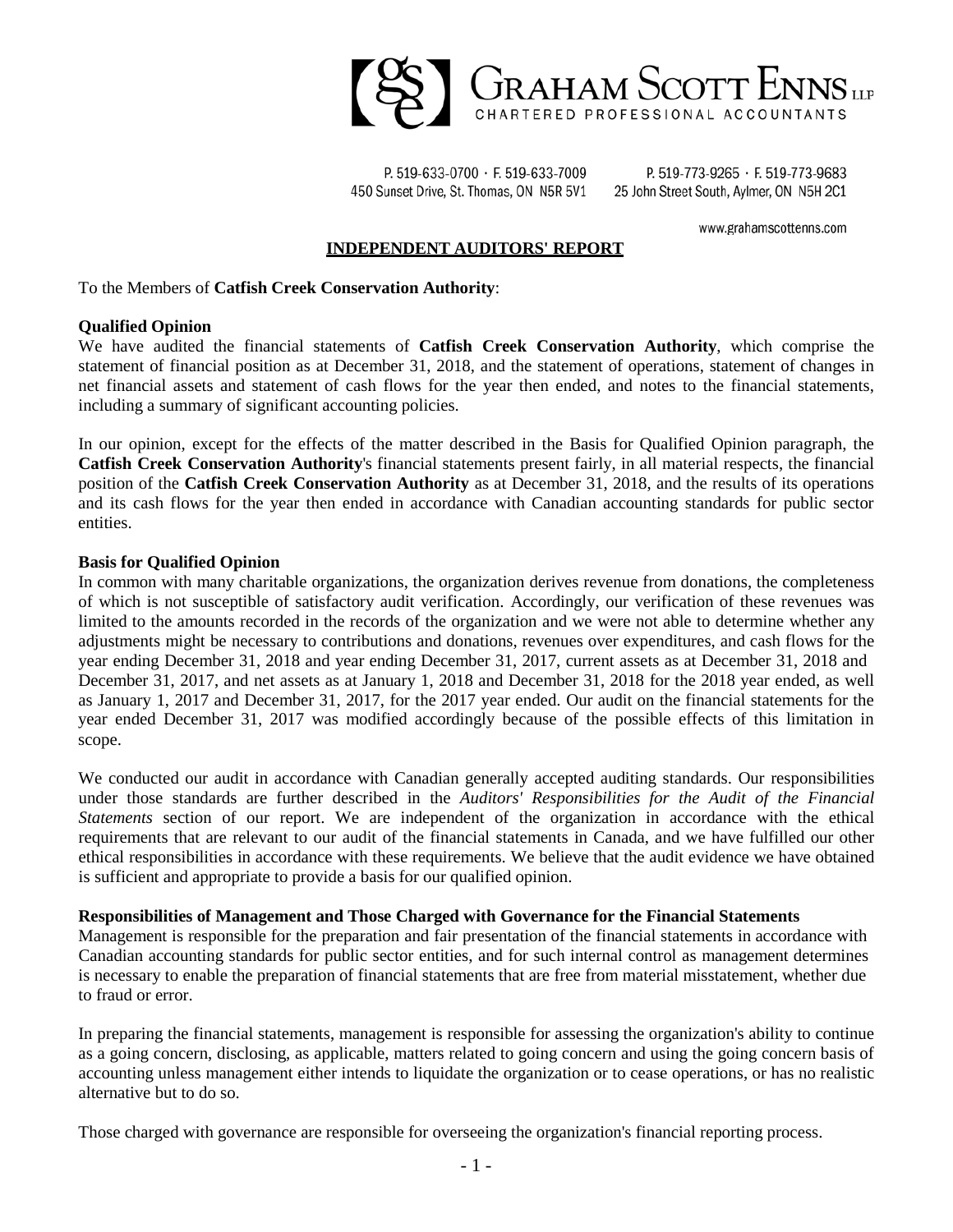

P. 519-633-0700 · F. 519-633-7009 450 Sunset Drive, St. Thomas, ON N5R 5V1

P. 519-773-9265 · F. 519-773-9683 25 John Street South, Aylmer, ON N5H 2C1

www.grahamscottenns.com

#### **INDEPENDENT AUDITORS' REPORT (CONTINUED)**

#### **Auditors' Responsibilities for the Audit of the Financial Statements**

Our objectives are to obtain reasonable assurance about whether the financial statements as a whole are free from material misstatement, whether due to fraud or error, and to issue an auditor's report that includes our opinion. Reasonable assurance is a high level of assurance, but is not a guarantee that an audit conducted in accordance with Canadian generally accepted auditing standards will always detect a material misstatement when it exists. Misstatements can arise from fraud or error and are considered material if, individually or in the aggregate, they could reasonably be expected to influence the economic decisions of users taken on the basis of these financial statements.

As part of an audit in accordance with Canadian generally accepted auditing standards, we exercise professional judgment and maintain professional skepticism throughout the audit. We also:

- Identify and assess the risks of material misstatement of the financial statements, whether due to fraud or error, design and perform audit procedures responsive to those risks, and obtain audit evidence that is sufficient and appropriate to provide a basis for our opinion. The risk of not detecting a material misstatement resulting from fraud is higher than for one resulting from error, as fraud may involve collusion, forgery, intentional omissions, misrepresentations, or the override of internal control.
- Obtain an understanding of internal control relevant to the audit in order to design audit procedures that are appropriate in the circumstances, but not for the purpose of expressing an opinion on the effectiveness of the organization's internal control.
- Evaluate the appropriateness of accounting policies used and the reasonableness of accounting estimates and related disclosures made by management.
- Conclude on the appropriateness of management's use of the going concern basis of accounting and, based on the audit evidence obtained, whether a material uncertainty exists related to events or conditions that may cast significant doubt on the organization's ability to continue as a going concern. If we conclude that a material uncertainty exists, we are required to draw attention in our auditor's report to the related disclosures in the financial statements or, if such disclosures are inadequate, to modify our opinion. Our conclusions are based on the audit evidence obtained up to the date of our auditor's report. However, future events or conditions may cause the organization to cease to continue as a going concern.
- Evaluate the overall presentation, structure and content of the financial statements, including the disclosures, and whether the financial statements represent the underlying transactions and events in a manner that achieves fair presentation.

We communicate with those charged with governance regarding, among other matters, the planned scope and timing of the audit and significant audit findings, including any significant deficiencies in internal control that we identify during our audit.

**Aylmer, Ontario** *Graham Scott Enns LLP*

**January 24, 2019 CHARTERED PROFESSIONAL ACCOUNTANTS Licensed Public Accountants**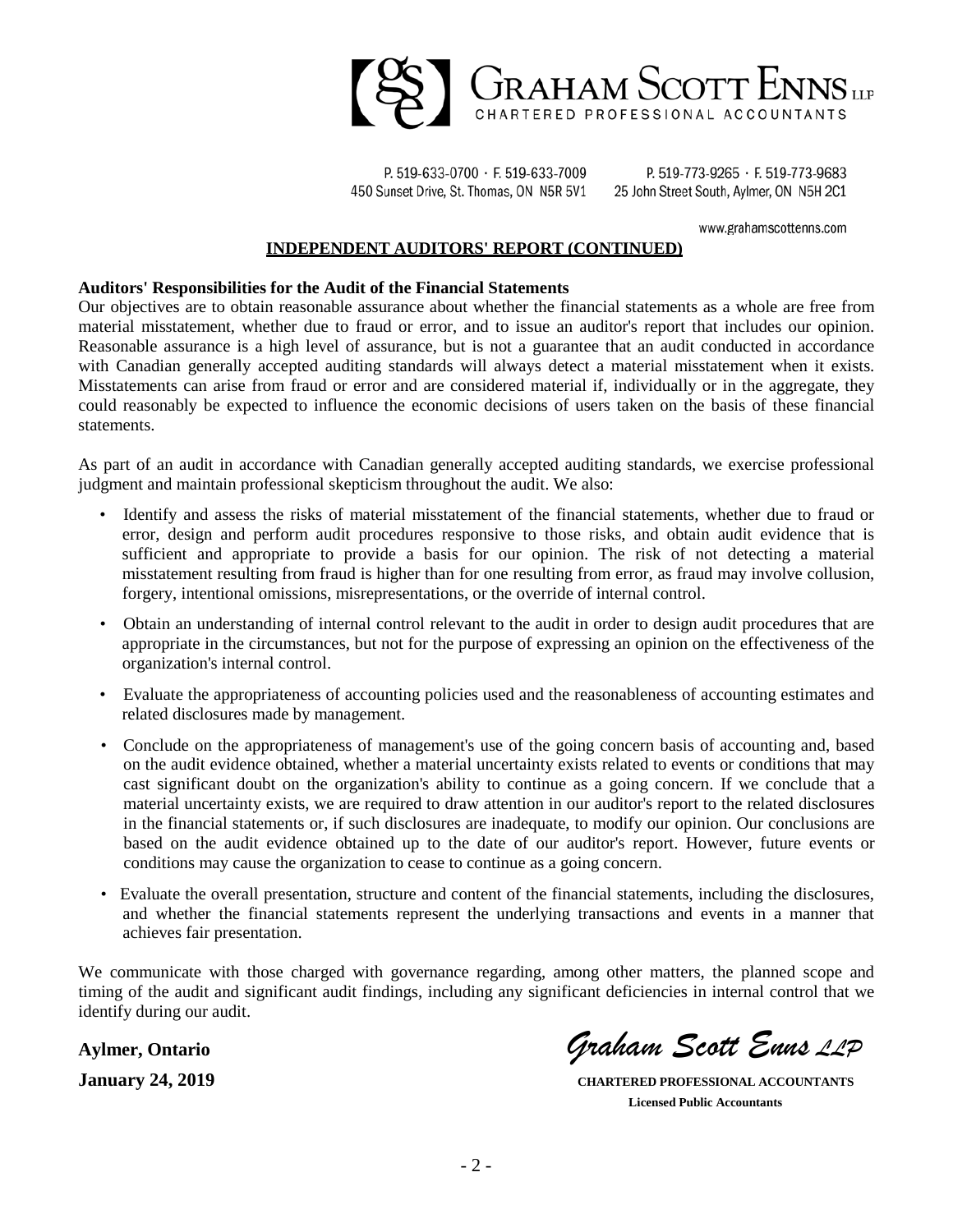## **Statement of Financial Position As At December 31, 2018**

|                                                                                              | 2018<br>$\frac{\$}{}$               | 2017<br>\$                    |
|----------------------------------------------------------------------------------------------|-------------------------------------|-------------------------------|
| <b>FINANCIAL ASSETS</b><br>Cash<br>Term deposits (Note 2)<br>Accounts receivable             | 295,983<br>311,008<br><u>79,914</u> | 216,224<br>308,046<br>191,156 |
|                                                                                              | 686,905                             | 715,426                       |
| <b>LIABILITIES</b><br>Accounts payable and accrued liabilities<br>Deferred revenues (Note 4) | 35,461<br>102,588                   | 125,701<br>96,598             |
| <b>TOTAL LIABILITIES</b>                                                                     | 138,049                             | 222,299                       |
| <b>NET FINANCIAL ASSETS</b>                                                                  | 548,856                             | 493,127                       |
| <b>NON-FINANCIAL ASSETS</b><br>Tangible capital assets (Pages 20 and 21)                     | 1,641,719                           | 1,593,420                     |
| <b>ACCUMULATED SURPLUS (NOTE 5)</b>                                                          | 2,190,575                           | 2,086,547                     |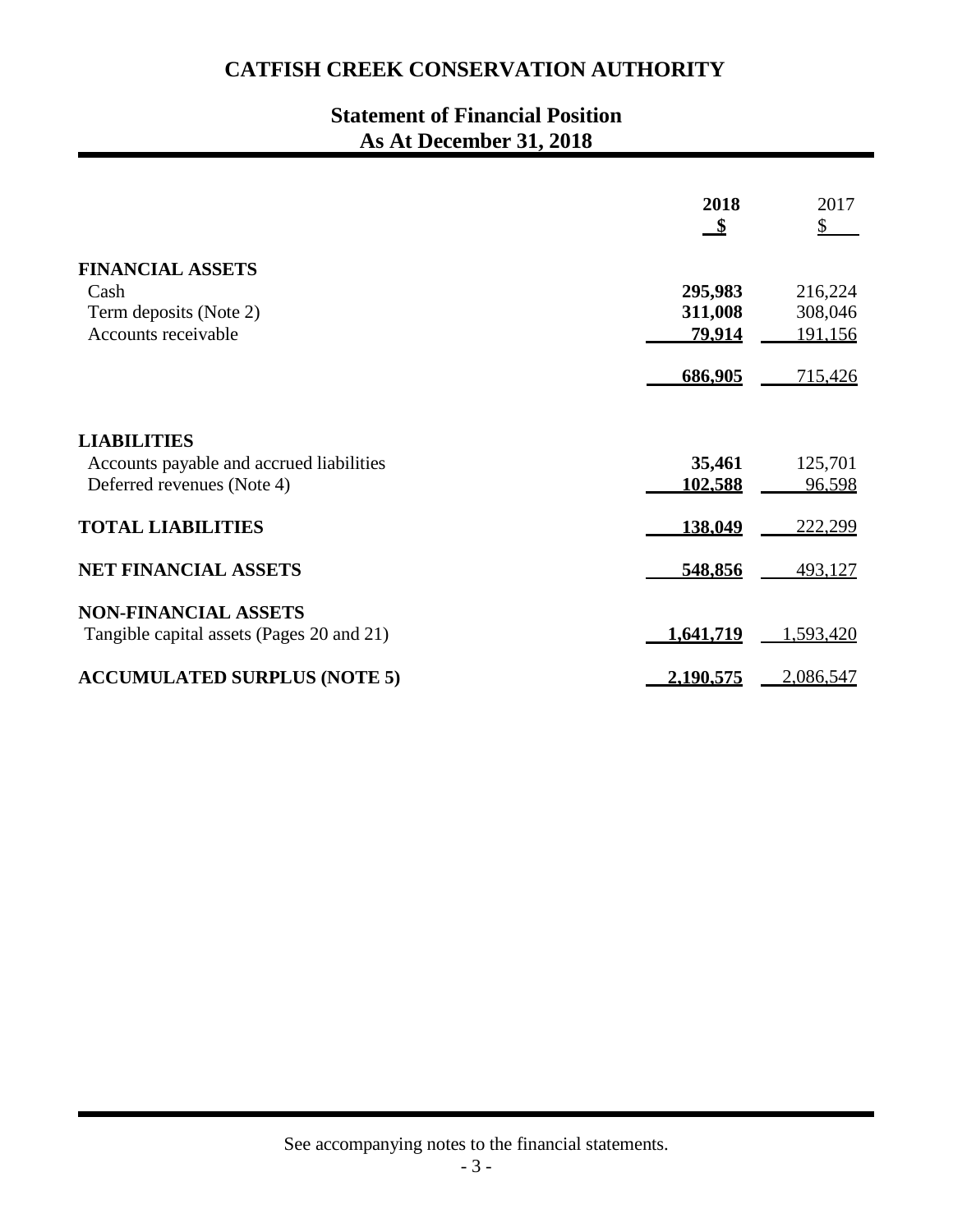# **Statement of Operations Year Ended December 31, 2018**

|                                                        | 2018<br><b>Budget</b><br>(Unaudited-Note 7) | 2018<br><b>Actual</b> | 2017<br>Actual |
|--------------------------------------------------------|---------------------------------------------|-----------------------|----------------|
|                                                        | $\mathbb{S}$                                |                       | $\mathbb{S}^-$ |
| <b>REVENUES</b>                                        |                                             |                       |                |
| Camping and day use                                    | 561,600                                     | 607,964               | 566,925        |
| Municipal levies (Note 6)                              | 354,387                                     | 319,083               | 316,545        |
| Other provincial grants                                | 61,356                                      | 124,317               | 118,167        |
| Ministry of Natural Resource and Forestry grants       | 79,835                                      | 79,835                | 79,835         |
| Federal grants                                         | 23,650                                      | 69,810                | 72,503         |
| Donations and sponsorships                             | 31,200                                      | 59,212                | 80,108         |
| Watershed Stewardship                                  | 75,805                                      | 52,333                | 91,737         |
| Ontario and Federal works programs                     | 21,000                                      | 37,345                | 32,321         |
| Interest                                               |                                             | 6,695                 | 3,512          |
|                                                        | 1,208,833                                   | 1,356,594             | 1,361,653      |
| <b>EXPENDITURES (NOTE 11)</b>                          |                                             |                       |                |
| Camping and day use (Page 18)                          | 579,893                                     | 526,072               | 513,993        |
| Program expenditures - Mandated Programs (Page 17)     | 298,809                                     | 258,467               | 294,863        |
| Administrative expenditures (Page 19)                  | 174,217                                     | 175,924               | 160,989        |
| Program expenditures - Watershed Stewardship (Page 17) | 135,620                                     | 168,879               | 181,474        |
| Special projects, surveys and studies (Page 18)        | 8,120                                       | 88,957                | 125,976        |
| Amortization (Page 20 and 21)                          | 34,539                                      | 34,539                | 34,502         |
| Acquisition of small tools and equipment               |                                             | 976                   | 207            |
| Motor Pool (Page 18)                                   | 44,330                                      | (1,248)               | 1,796          |
|                                                        |                                             |                       |                |
|                                                        | 1,275,528                                   | 1,252,566             | 1,313,800      |
| <b>SURPLUS (DEFICIT) FOR THE YEAR</b>                  | (66, 695)                                   | 104,028               | 47,853         |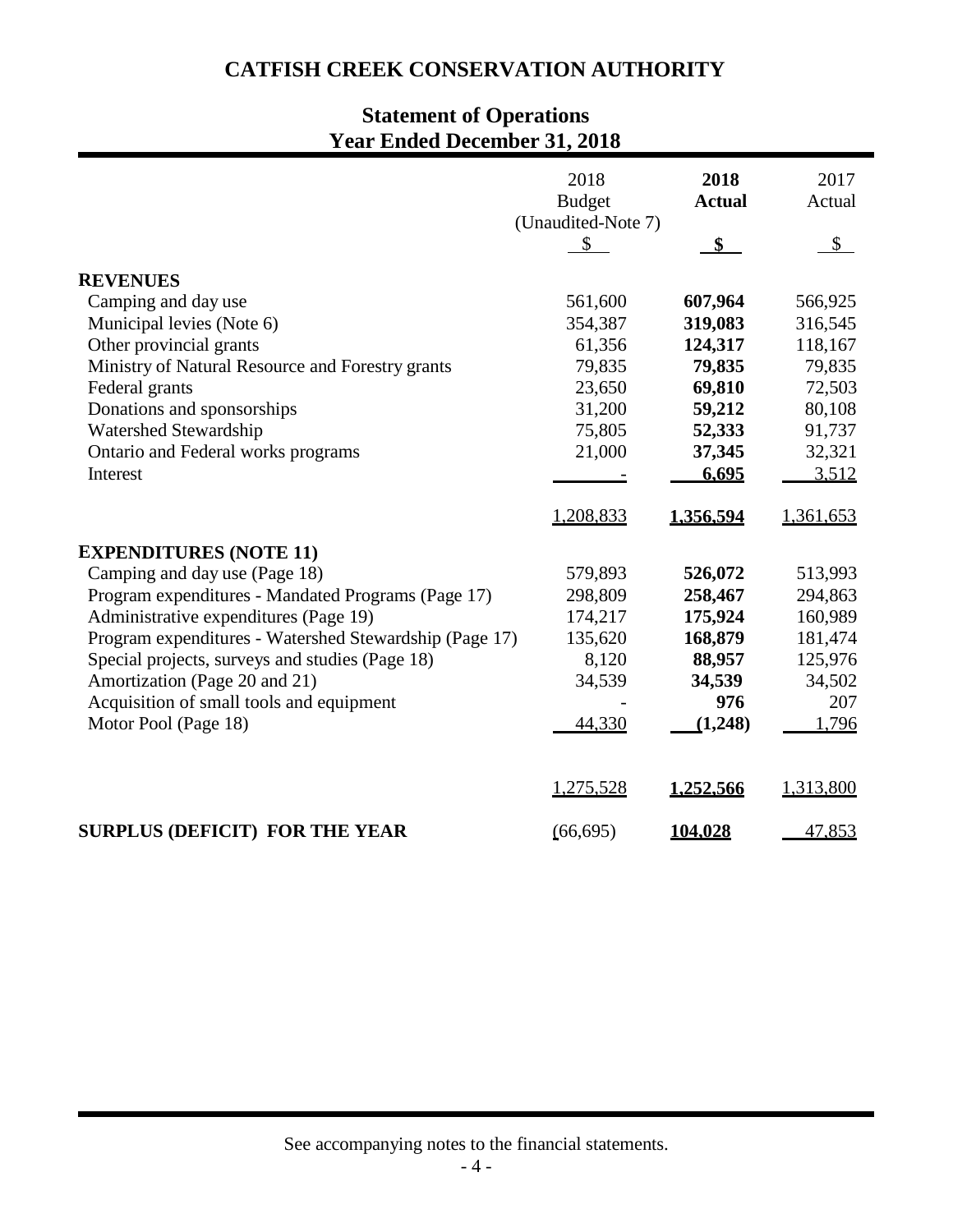## **Statement of Accumulated Surplus Year Ended December 31, 2018**

|                                   | 2018             | 2017<br>$\mathcal{S}$ |
|-----------------------------------|------------------|-----------------------|
| <b>BALANCE, BEGINNING OF YEAR</b> | 2,086,547        | 2,038,694             |
| Surplus (deficit) for the year    | 104,028          | <u>47,853</u>         |
| <b>BALANCE, END OF YEAR</b>       | <u>2,190,575</u> | 2,086,547             |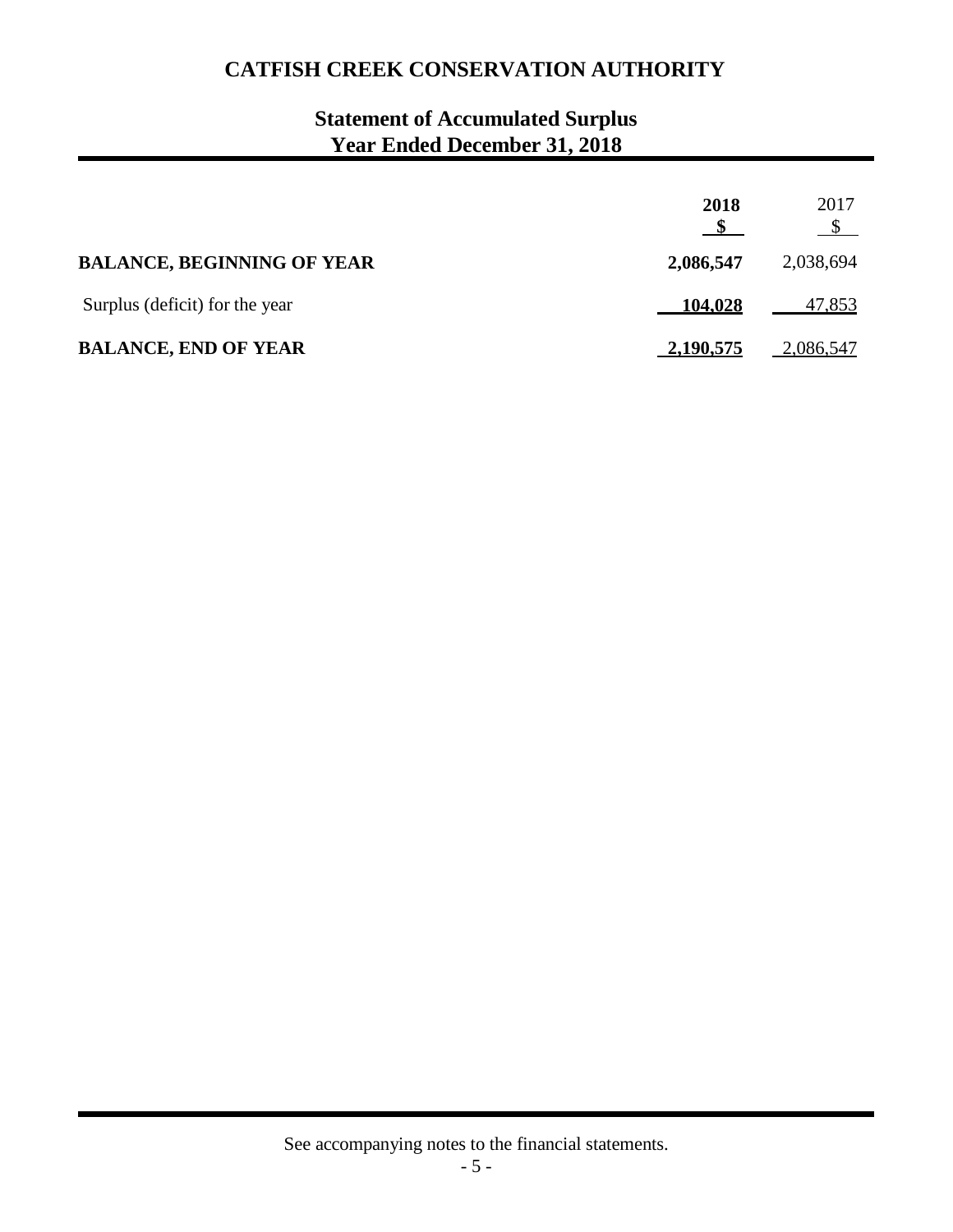## **Statement of Change in Net Financial Assets Year Ended December 31, 2018**

|                                             | 2018<br><b>Budget</b><br>(Unaudited-Note 7) | 2018<br><b>Actual</b>     | 2017<br>Actual |
|---------------------------------------------|---------------------------------------------|---------------------------|----------------|
|                                             | -\$                                         | $\boldsymbol{\mathsf{S}}$ | \$             |
| <b>ANNUAL SURPLUS (DEFICIT)</b>             | (66, 695)                                   | 104,028                   | 47,853         |
| Amortization of tangible capital assets     | 34,539                                      | 34,539                    | 34,502         |
| Acquisition of tangible capital assets      |                                             | (82, 838)                 | (15,598)       |
| Gain on sale of tangible capital assets     |                                             |                           | (3,000)        |
| Proceeds on sale of tangible capital assets |                                             |                           | 3,000          |
| <b>CHANGE IN NET FINANCIAL ASSETS</b>       | (32, 156)                                   | 55,729                    | 66,757         |
| NET FINANCIAL ASSETS, BEGINNING OF YEAR     | 493,127                                     | 493,127                   | 426,370        |
| NET FINANCIAL ASSETS, END OF YEAR           | 460,971                                     | 548,856                   | 493,127        |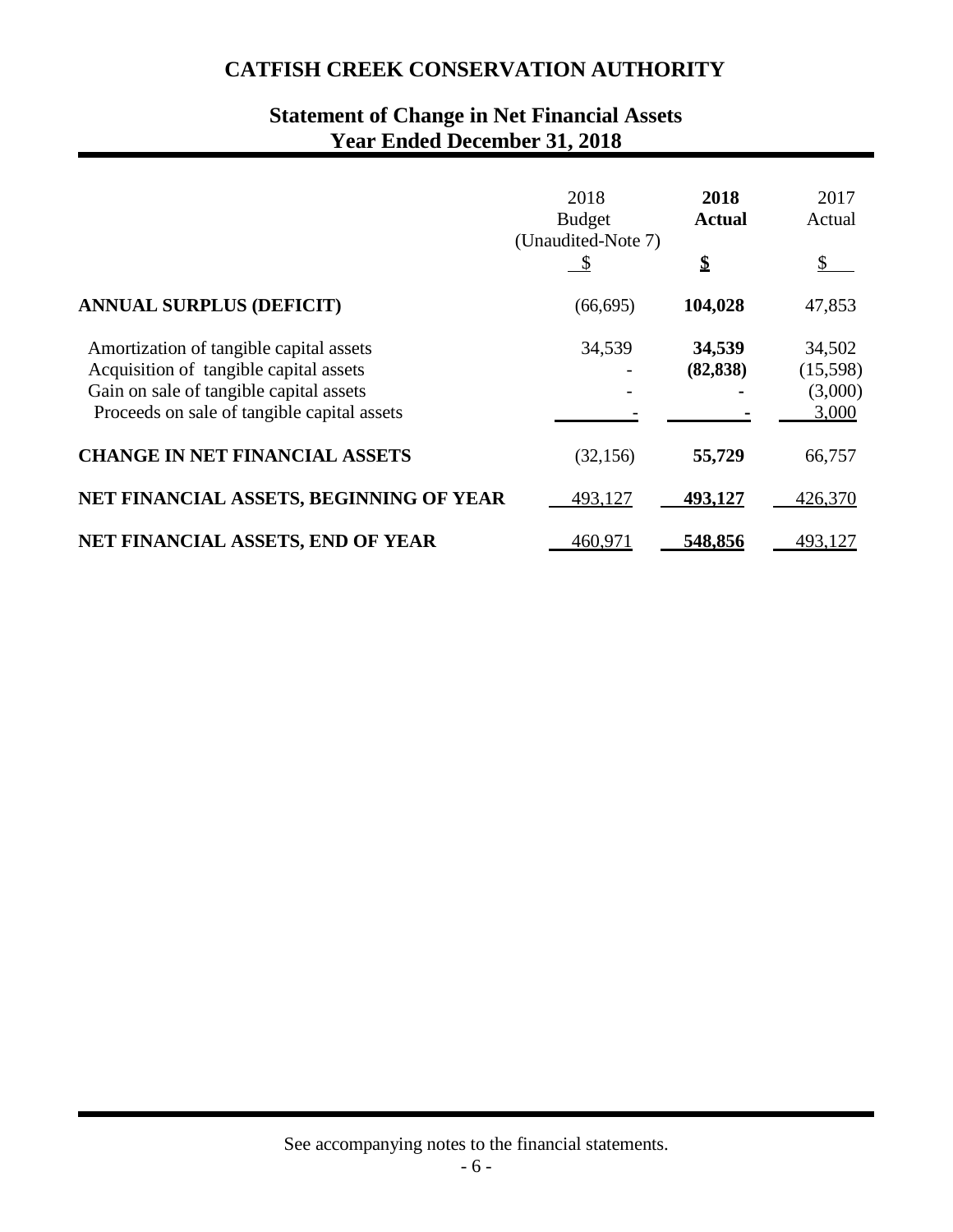## **Statement of Cash Flows Year Ended December 31, 2018**

|                                                                                                                                      | 2018<br>$\frac{1}{2}$             | 2017<br>$\mathbb{S}$              |
|--------------------------------------------------------------------------------------------------------------------------------------|-----------------------------------|-----------------------------------|
| <b>CASH FLOWS FROM OPERATING ACTIVITIES</b><br>Cash receipts<br>Cash expenditures<br>Interest received                               | 1,467,131<br>(1,308,267)<br>6,695 | 1,305,793<br>(1,215,645)<br>3,512 |
|                                                                                                                                      | <u>165,559</u>                    | 93,660                            |
| <b>CASH FLOWS FROM INVESTING ACTIVITIES</b><br>Sale of investments<br>Purchase of investments                                        | 308,046<br>(311,008)<br>(2,962)   | 309,974<br>(308, 046)<br>1,928    |
| <b>CASH FLOWS FROM CAPITAL ACTIVITIES</b><br>Additions to tangible capital assets<br>Proceeds on disposal of tangible capital assets | (82, 838)                         | (15,598)<br>3,000                 |
|                                                                                                                                      | (82, 838)                         | (12, 598)                         |
| NET CHANGE IN CASH DURING THE YEAR                                                                                                   | 79,759                            | 82,990                            |
| <b>CASH, BEGINNING OF YEAR</b>                                                                                                       | 216,224                           | 133,234                           |
| <b>CASH, END OF YEAR</b>                                                                                                             | 295,983                           | 216,224                           |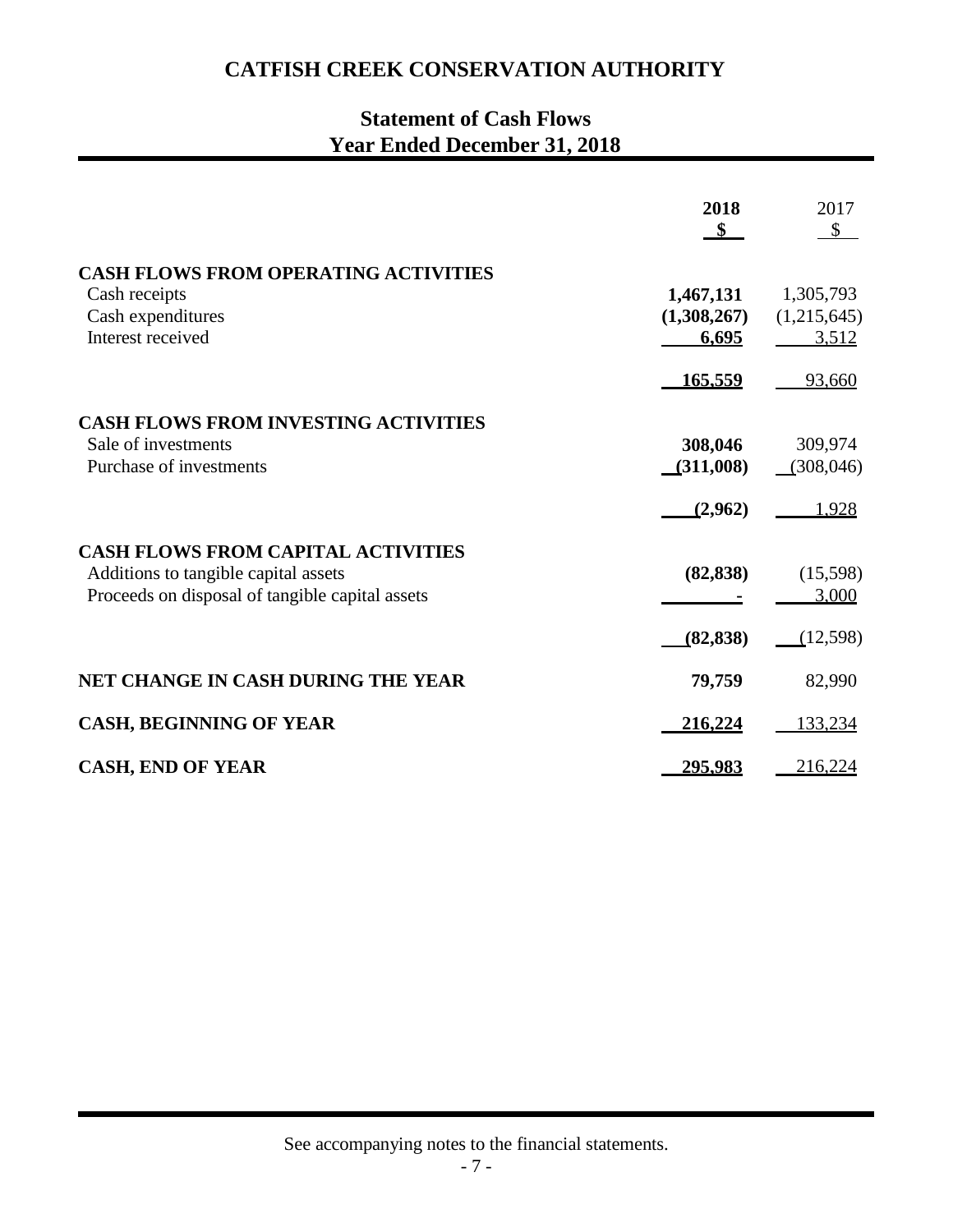## **Notes to the Financial Statements Year Ended December 31, 2018**

### **PURPOSE OF THE ORGANIZATION**

Catfish Creek Conservation Authority (CCCA) is established under the Conservation Authorities Act of Ontario to further the conservation, restoration, development and management of natural resources, other than gas, oil, coal and minerals, for the watershed within its jurisdiction. CCCA's jurisdiction includes areas in the City of St. Thomas, the Municipality of Central Elgin, the Town of Aylmer, the Township of South-West Oxford and the Township of Malahide. The organization is also a registered charity and as such is exempt from income taxes under paragraph 149(1)(f) of the Income Tax Act.

### **1. SUMMARY OF SIGNIFICANT ACCOUNTING POLICIES**

The financial statements of CCCA are prepared by management in accordance with Canadian generally accepted accounting principles for organizations operating in the local government sector as recommended by the Public Sector Accounting Board of Chartered Professional Accountants - Canada. Significant aspects of the accounting policies adopted by CCCA are as follows:

### Accounting Estimates

The preparation of these financial statements in conformity with Canadian accounting standards for public sector entities requires management to make estimates and assumptions that affect the reported amount of assets and liabilities, the disclosure of contingent assets and liabilities at the date of the financial statements, and the reported amounts of revenues and expenditures during the current period. These estimates are reviewed periodically and adjustments are made to income as appropriate in the year they become known. There are no significant estimates.

### Financial Instruments

### *Measurement of financial instruments*

CCCA initially measures its financial assets and liabilities at fair value, except for certain non-arm's length transactions.

CCCA subsequently measures all its financial assets and financial liabilities at amortized cost, except for cash, which is measured at fair value. Changes in fair value are recognized in the statement of changes in net financial assets until they are realized, at which time they are recognized in surplus for the year.

Financial assets measured at amortized cost include term deposits and accounts receivable.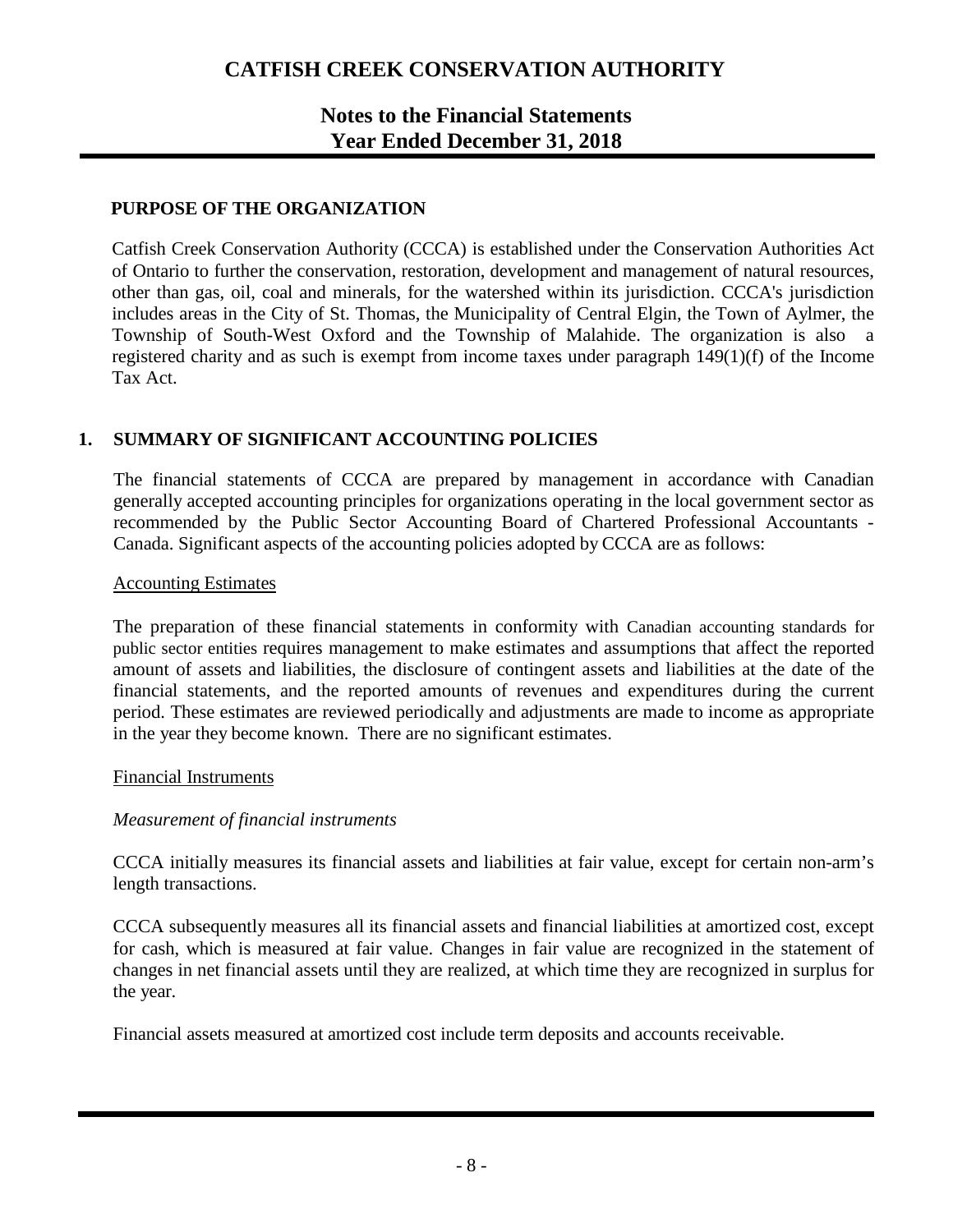### **Notes to the Financial Statements Year Ended December 31, 2018**

### **1. SUMMARY OF SIGNIFICANT ACCOUNTING POLICIES (CONTINUED)**

### Financial Instruments (continued)

Financial liabilities measured at amortized cost include accounts payable and accrued liabilities.

Financial assets measured at fair value include cash.

### Revenue Recognition

Municipal levy revenue is recognized in full once the Municipalities approve the levied amount.

Campground rental revenue is recognized when the campsite is used. For seasonal campground rentals the revenue is recognized over the camping season to which it relates.

Grant revenue is recognized during the period in which the corresponding expense is incurred.

Donation and sponsorship revenue is recognized when received.

Funds received that do not meet the recognition criteria are recorded as deferred revenue.

### Classification of Expenditures

Expenditures are reported in four main categories, which follow the classifications designated by the Ministry of Natural Resources and Forestry for program grants. By following these guidelines, there will be consistency of reporting by the 36 Conservation Authorities in Ontario. These are further explained as follows:

General administration expenditures include those associated with head office functions other than technical staff and associated programs.

Water and related land management expenditures include program administration, capital works for water related projects along with associated programs such as floodplain regulations, conservation services, dam operation and maintenance.

Conservation and recreation land management expenditures include capital works for recreation related projects along with associated programs such as wildlife conservation services.

Other operational expenditures include conservation areas, special employment projects, vehicles and equipment operations.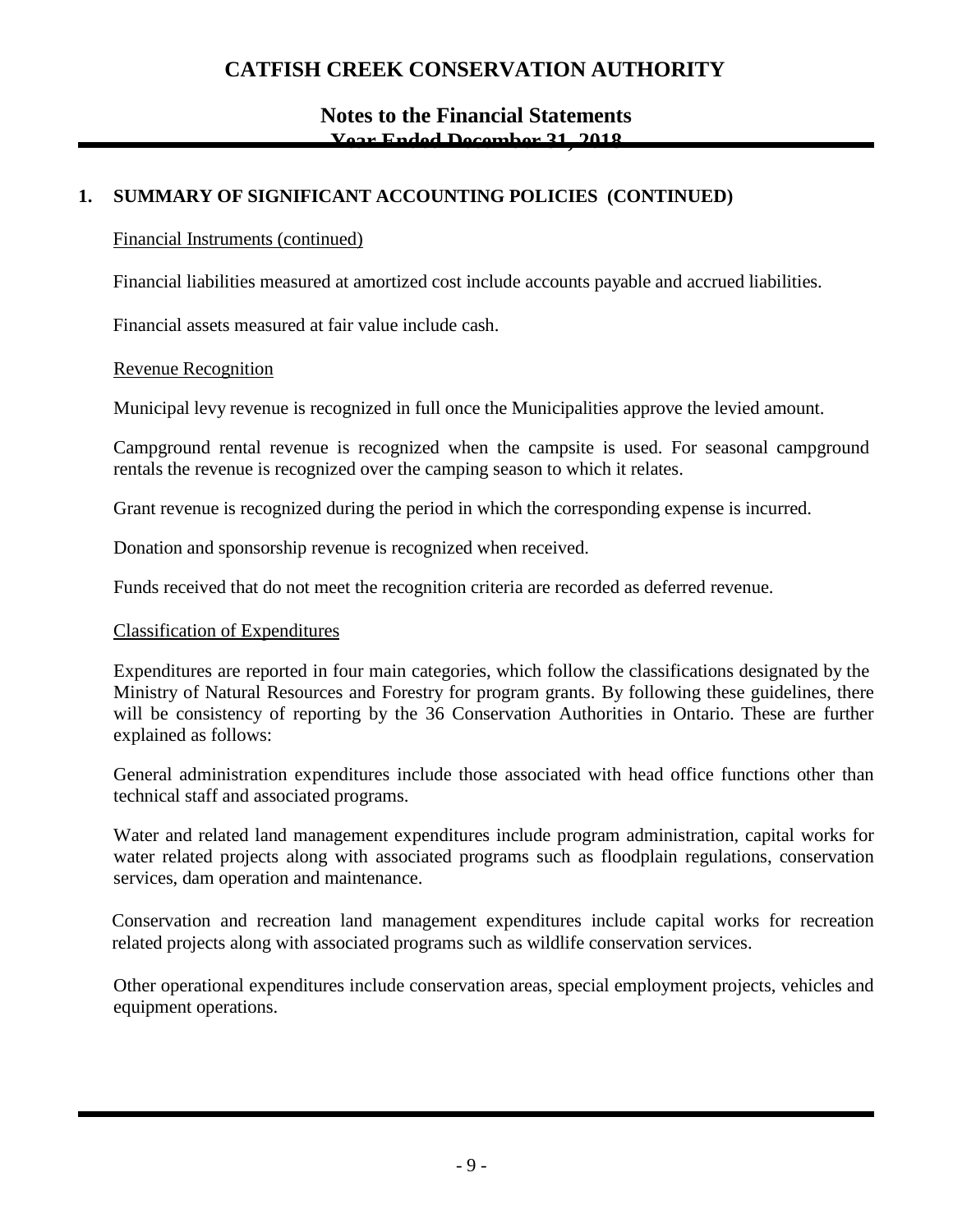## **Notes to the Financial Statements Year Ended December 31, 2018**

### **1. SUMMARY OF SIGNIFICANT ACCOUNTING POLICIES (CONTINUED)**

### Tangible capital assets

Tangible capital assets are recorded at cost which includes all amounts that are directly attributable to acquisition, construction, development or betterment of the asset. The cost, less residual value of the tangible capital asset, is amortized on a straight-line basis over its estimated useful life as follows:

| <b>Buildings</b>                              | 50 years  |
|-----------------------------------------------|-----------|
| Dams                                          | 100 years |
| Bridges, boardwalks and other wood structures | 30 years  |
| Water services and wells                      | 50 years  |
| Equipment                                     | 30 years  |
| Hydro services                                | 50 years  |
| Vehicles                                      | 8 years   |

One half of the annual amortization is charged in the year of acquisition and in the year of disposal. Assets under construction are not amortized until the asset is available for productive use.

### Contributions of tangible capital assets

Tangible capital assets received as contributions are recorded at their fair value at the date of receipt and also are recorded as revenue.

### Non-financial assets

Non-financial assets are not available to discharge existing liabilities and are held for use in the provision of services. They have useful lives extending beyond the current year and are not intended for sale in the ordinary course of operations. The change in non-financial assets during the year, together with the annual surplus or deficit, provides the Change in Net Financial Assets for the year.

### Contaminated sites

CCCA may be exposed to litigation or other costs of remediation due to contaminated properties. A liability for remediation is recognized in the financial statements when an environmental standard exists, contamination exceeds the standard, CCCA is directly responsible for the remediation and a reasonable estimate of the liability can be made. As at December 31, 2018 there were no properties that CCCA was responsible to remedy and as such no liability has been accrued.

### Accounting standards and amendments issued but not yet effective

PS3450 - Financial instruments - this standard establishes how to account for and report all types of financial instruments, including derivatives. This standard will be effective for periods beginning on or after April 1, 2019. CCCA will evaluate the impact of the change to its financial statements based on the characteristics of its financial instruments at the time of adoption.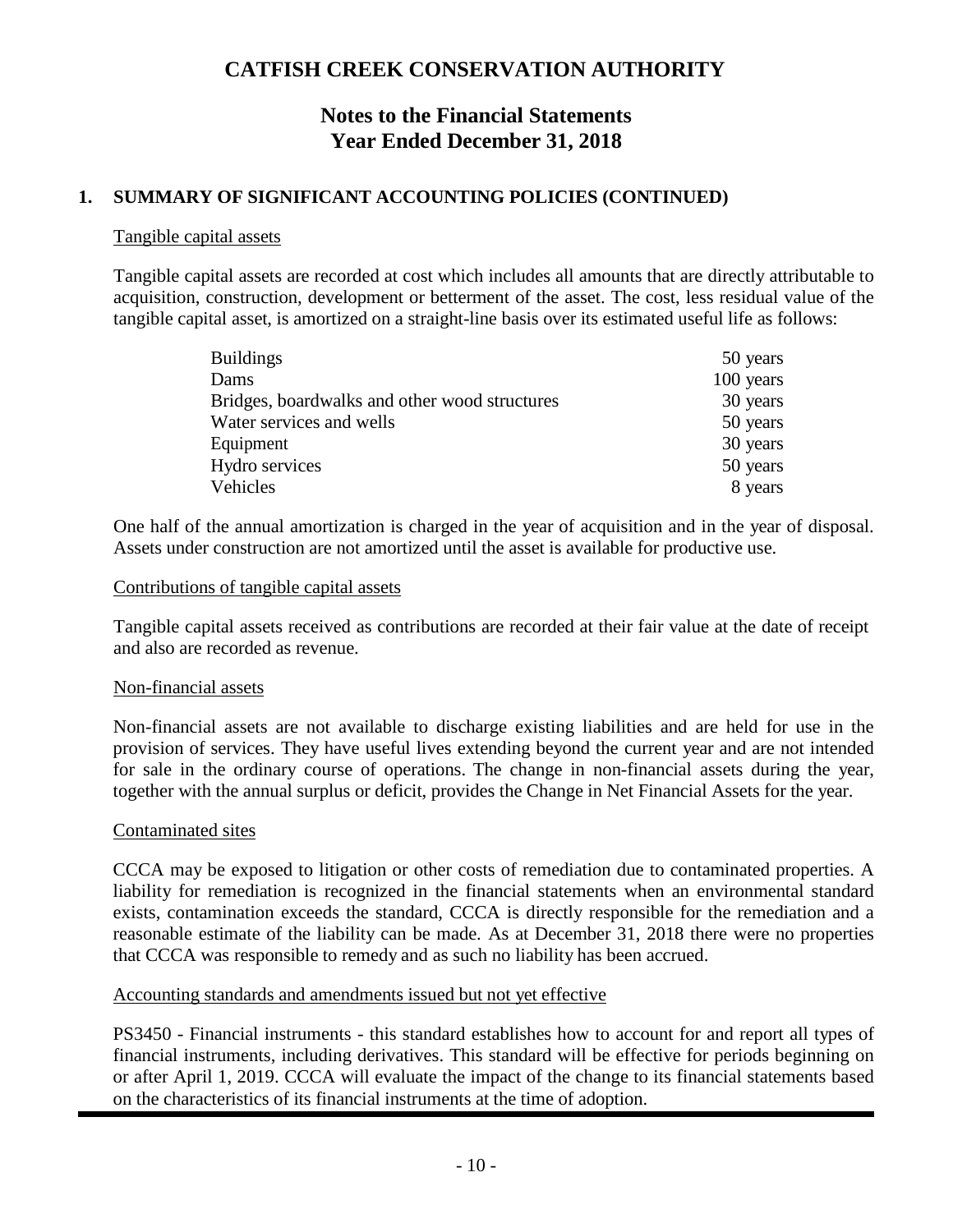## **Notes to the Financial Statements Year Ended December 31, 2018**

# **2. TERM DEPOSITS 2018** 2017 **\$** \$ GIC, 1.30%, matures on June 22, 2018 **-** 308,046 GIC, 2.00%, matures on June 24, 2019 **311,008 311,008 311,008** 308,046

### **3. RESERVES**

CCCA has established a number of internal reserves in order to ensure that funds are available to support future activities. The following reserves have been established:

### Operational Reserve

The purpose of the operational reserve is to use any accumulated funds for the payment of expenditures that are not covered by government funding.

### Capital Acquisition Reserve

This fund has been established to support the acquisition of various tangible capital assets as they become due for replacement.

### Special Programs Reserve

This fund has been established to support funds designated by donors for special conservation projects to be carried out in the watershed.

### Land Acquisition Reserve

This fund has been established to support the acquisition of environmentally significant properties that would further the objectives of the Catfish Creek Conservation Authority.

### Conservation Areas Development Reserve

This fund has been established to support the development of environmentally significant properties that would further the objectives of the Catfish Creek Conservation Authority.

The reserve fund transfers for the year are outlined in the Schedule of Internal Reserves on page 16 of the financial statements.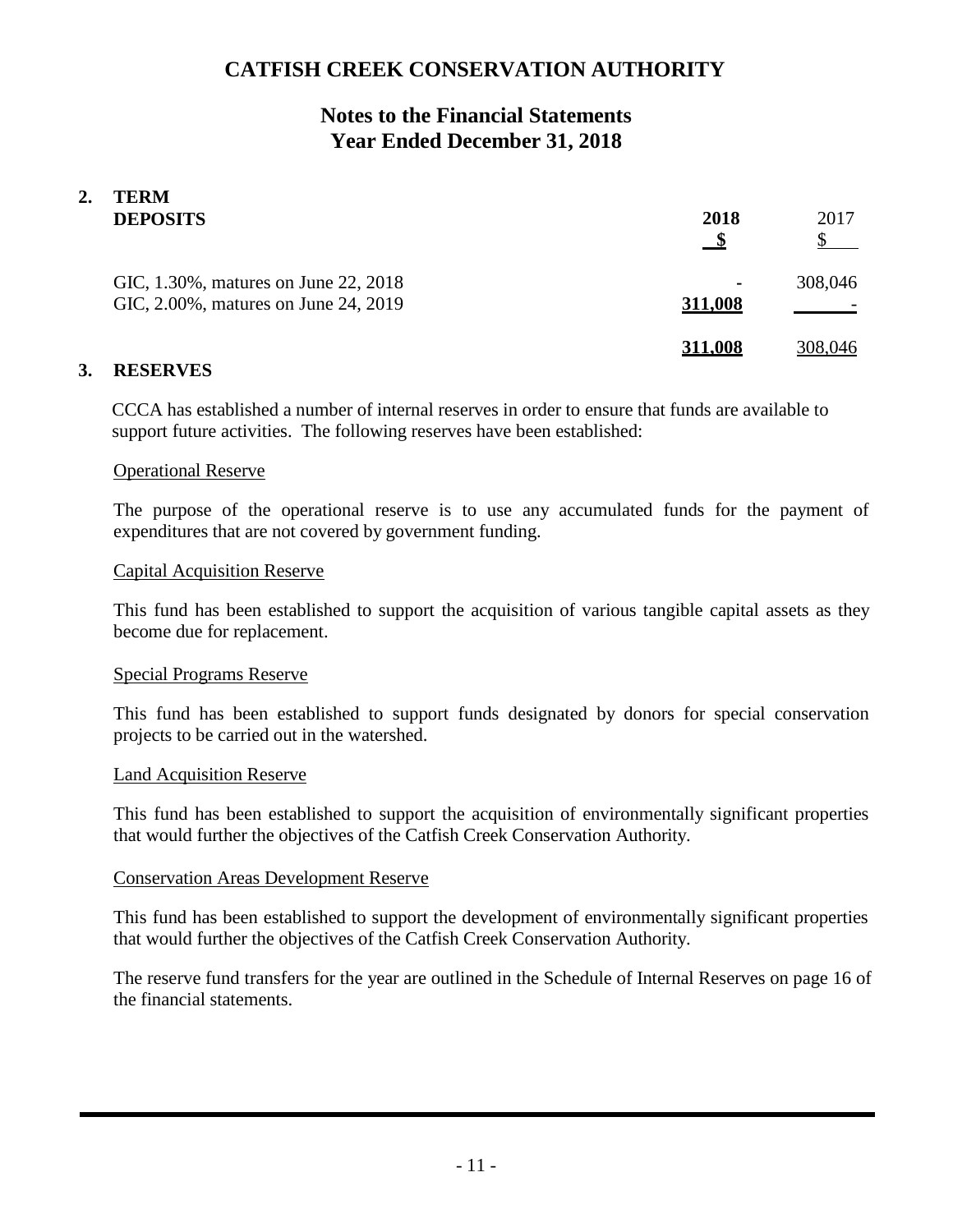## **Notes to the Financial Statements Year Ended December 31, 2018**

### **4. DEFERRED REVENUES**

|                                    | 2018             | 2017             |
|------------------------------------|------------------|------------------|
| Camping revenues<br>Grant revenues | 68,118<br>34,470 | 78,876<br>17,722 |
|                                    | 102,588          | 96,598           |

### **5. ACCUMULATED SURPLUS**

The accumulated surplus balance consists of general fund, balances in reserves and investment in tangible capital assets and is made up as follows:

|                                               | 2018      | 2017<br>\$ |
|-----------------------------------------------|-----------|------------|
| General fund                                  | (11,571)  | (11,784)   |
| Reserves and reserve funds:                   |           |            |
| Operational reserve                           | 191,683   | 167,890    |
| Capital acquisition reserve                   | 60,127    | 37,127     |
| Special programs reserve                      | 157,696   | 166,661    |
| Land acquisition reserve                      | 75,757    | 75,757     |
| <b>Conservation Areas development reserve</b> | 75,164    | 57,476     |
|                                               | 560,427   | 504,911    |
| Invested in tangible capital assets           | 1,641,719 | 1,593,420  |
|                                               | 2,190,575 | 2,086,547  |

### **6. MUNICIPAL LEVIES**

The municipalities that participate as members of CCCA and their corresponding financial levies are as follows:

|                               | 2018          | 2017          |
|-------------------------------|---------------|---------------|
|                               | $\frac{\$}{}$ | $\mathcal{S}$ |
| <b>Township of Malahide</b>   | 131,429       | 141,567       |
| Municipality of Central Elgin | 80,665        | 74,957        |
| Town of Aylmer                | 78,708        | 74,106        |
| City of St. Thomas            | 17,885        | 16,527        |
| Township of South-West Oxford | 10,396        | 9,388         |
|                               | 319,083       | 316,545       |

The municipal levy for the Township of Malahide noted above includes a special levy of \$22,584 (2017 - \$44,812) related to the ice management program in Port Bruce.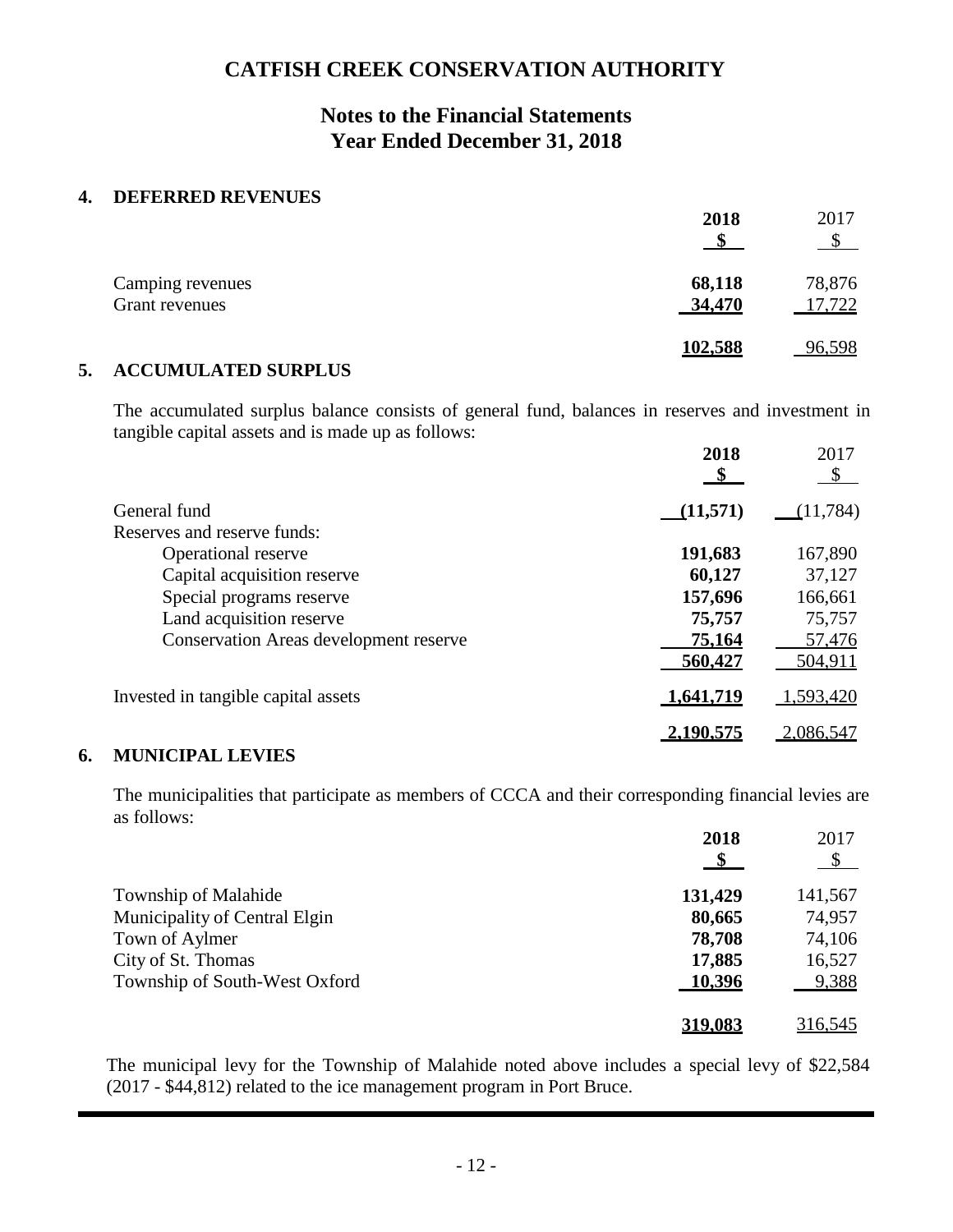## **Notes to the Financial Statements Year Ended December 31, 2018**

### **7. BUDGETED AMOUNTS**

The budget figures presented in these financial statements are based upon the 2018 budget approved by the CCCA board. Adjustments to budgeted values were required to provide comparative budget values based on the full accrual basis of accounting. The chart below reconciles the approved budget with the budget figures presented in these financial statements. Budget amounts are unaudited.

|                                                  | Approved      |               | <b>PSAB</b>   |
|--------------------------------------------------|---------------|---------------|---------------|
|                                                  | <b>Budget</b> | Adjustments   | <b>Budget</b> |
|                                                  | \$            | $\mathcal{S}$ | \$            |
| <b>REVENUES</b>                                  |               |               |               |
| Camping and day use                              | 561,600       |               | 561,600       |
| Municipal levies (Note 6)                        | 354,387       |               | 354,387       |
| <b>Federal Grants</b>                            | 23,650        |               | 23,650        |
| Other                                            | 75,805        |               | 75,805        |
| Ministry of Natural Resource and Forestry Grants | 79,835        |               | 79,835        |
| Other provincial grants                          | 61,356        |               | 61,356        |
| Donations and sponsorships                       | 31,200        |               | 31,200        |
| <b>Employment Program Grant</b>                  | 21,000        |               | 21,000        |
| Reserves                                         | 83,779        | (83,779)      |               |
| Reserves - special projects                      | 30,045        | (30,045)      |               |
| Prior year surplus                               | 1,170         | (1,170)       |               |
|                                                  | 1,323,827     | (114,994)     | 1,208,833     |
| <b>EXPENDITURES</b>                              |               |               |               |
| Camping and day use (Page 18)                    | 579,893       |               | 579,893       |
| Program expenditures                             |               |               |               |
| - Mandated Programs (Page 17)                    | 298,809       |               | 298,809       |
| - Watershed Stewardship (Page 17)                | 135,620       |               | 135,620       |
| Administration (Page 19)                         | 174,217       |               | 174,217       |
| Special projects, surveys and studies (Page 18)  | 90,958        | (82, 838)     | 8,120         |
| Motor Pool (Page 18)                             | 44,330        |               | 44,330        |
| Amortization (Page 20 and 21)                    |               | 34,539        | 34,539        |
|                                                  | 1,323,827     | (48,299)      | 1,275,528     |
| (DEFICIT) FOR THE YEAR                           |               | (66, 695)     | (66, 695)     |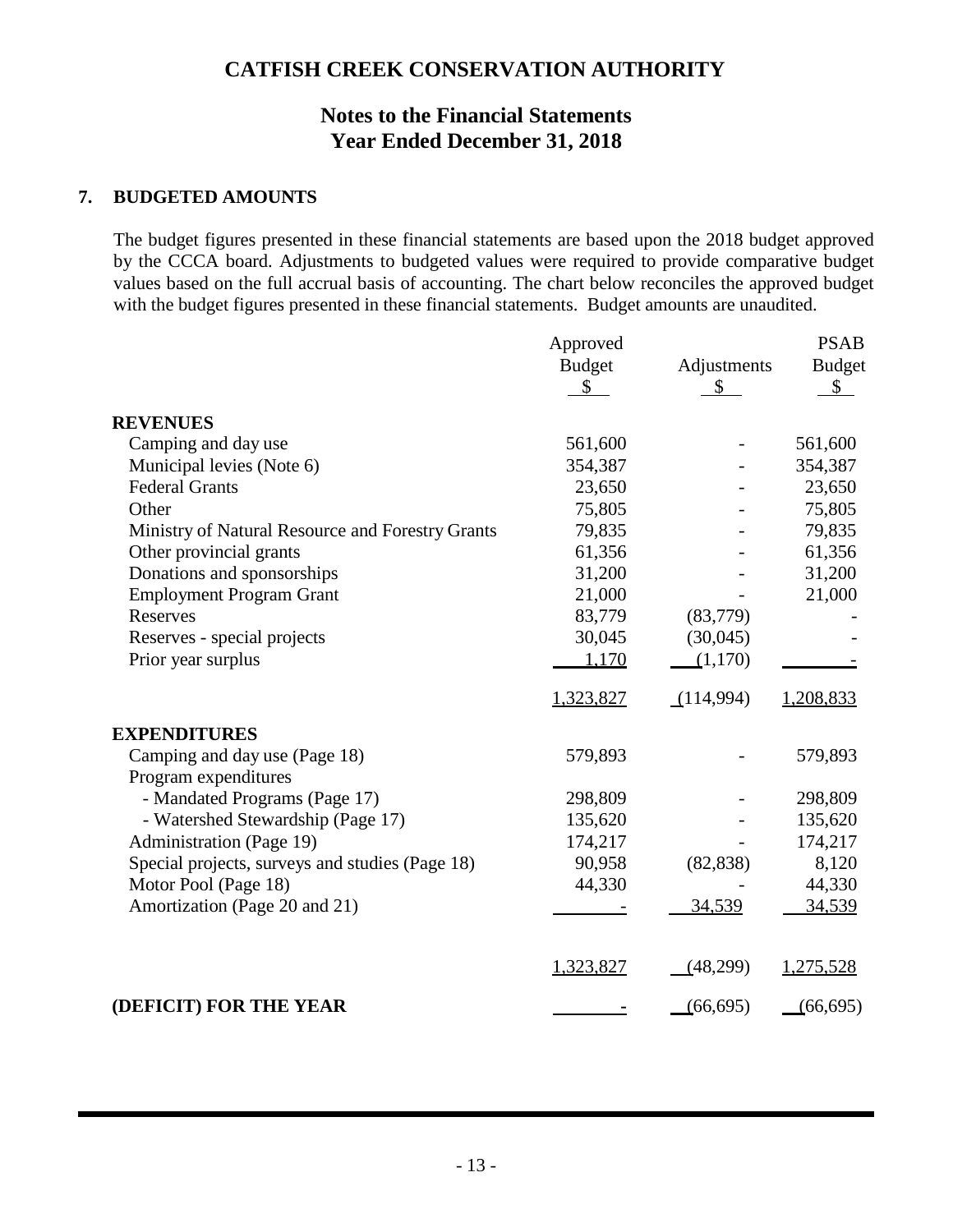## **Notes to the Financial Statements Year Ended December 31, 2018**

### **8. FINANCIAL INSTRUMENTS**

### Risks and Concentrations

CCCA is exposed to various risks through its financial instruments. The following analysis provides a measure of the CCCA's risk exposure and concentrations at the statement of financial position date.

### Liquidity Risk

Liquidity risk is the risk that the CCCA will encounter difficulty in meeting obligations associated with financial liabilities. CCCA is exposed to this risk mainly in respect of its accounts payable and accrued liabilities. Management does not feel this risk is significant.

### Credit Risk

Credit risk is the risk that one party to a financial instrument will cause a financial loss for the other party by failing to discharge an obligation. CCCA's main credit risk relates to its accounts receivable. Management does not feel this risk is significant.

It is management's opinion that the entity is not exposed to any significant market, interest rate, foreign currency or price risk.

No financial liabilities of the CCCA were in default during the period.

The CCCA was not subject to any covenants during the period.

### **9. DONATED SERVICES**

Community members have volunteered their time and talents to CCCA. Since these services are not normally purchased and because of the difficulty of determining their fair value, donated services are not recognized in these statements.

### **10. GROUP RRSP**

CCCA has established a Group RRSP plan for all regular full-time employees. Under the terms of the plan, CCCA and the employee are required to make contributions equivalent to 5% of the employee's gross salary.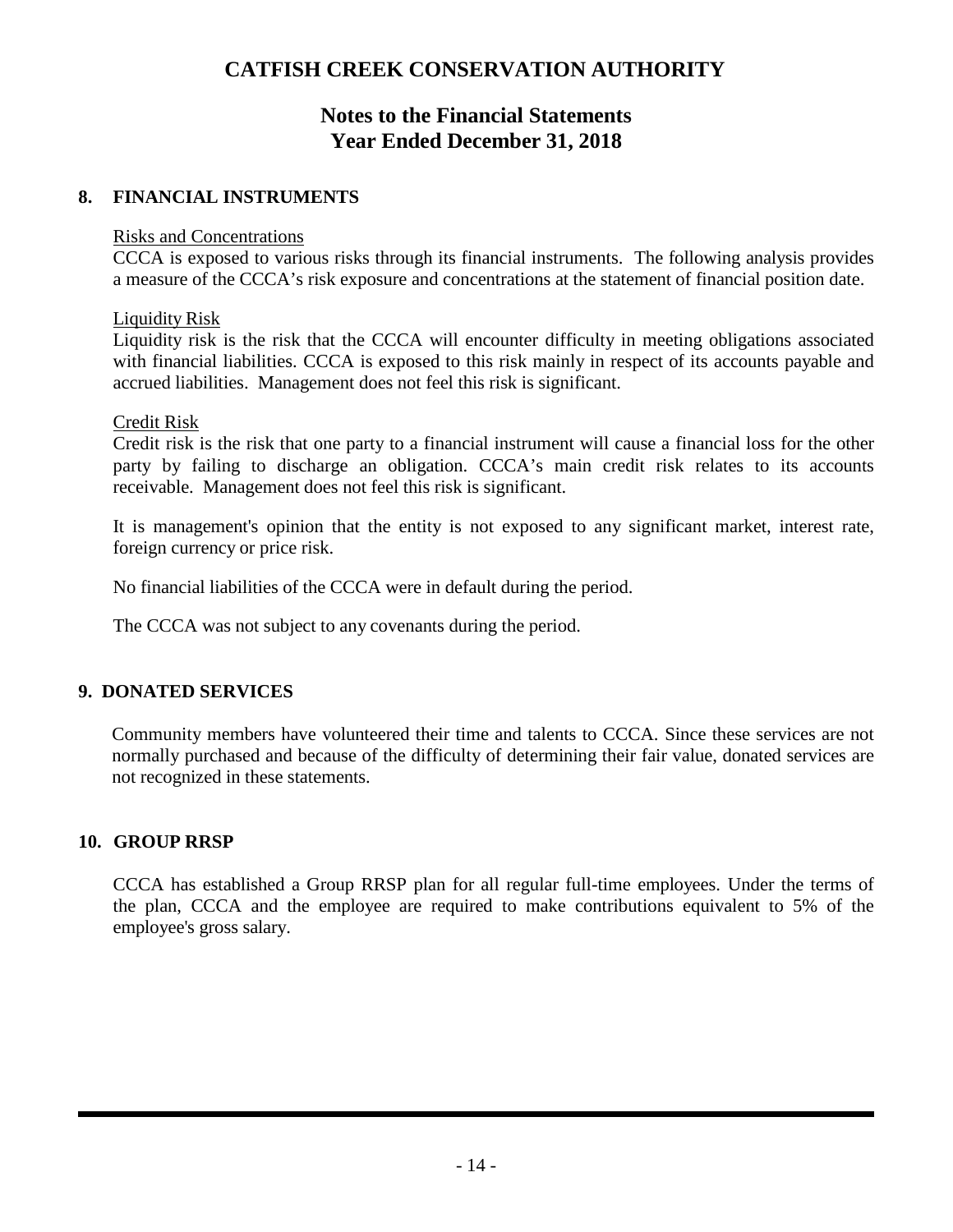## **Notes to the Financial Statements Year Ended December 31, 2018**

### **11. SUPPLEMENTARY INFORMATION:**

|                                       | 2018     | 2017      |
|---------------------------------------|----------|-----------|
|                                       | - \$     |           |
| Current fund expenditures by object:  |          |           |
| Amortization                          | 34,539   | 34,501    |
| Insurance                             | 33,678   | 33,548    |
| Municipal taxes                       | 11,347   | 9,179     |
| Other program expenditures            | 554,788  | 644,691   |
| Salaries, wages and employee benefits | 618,214  | 591,881   |
|                                       | .252.566 | 1,313,800 |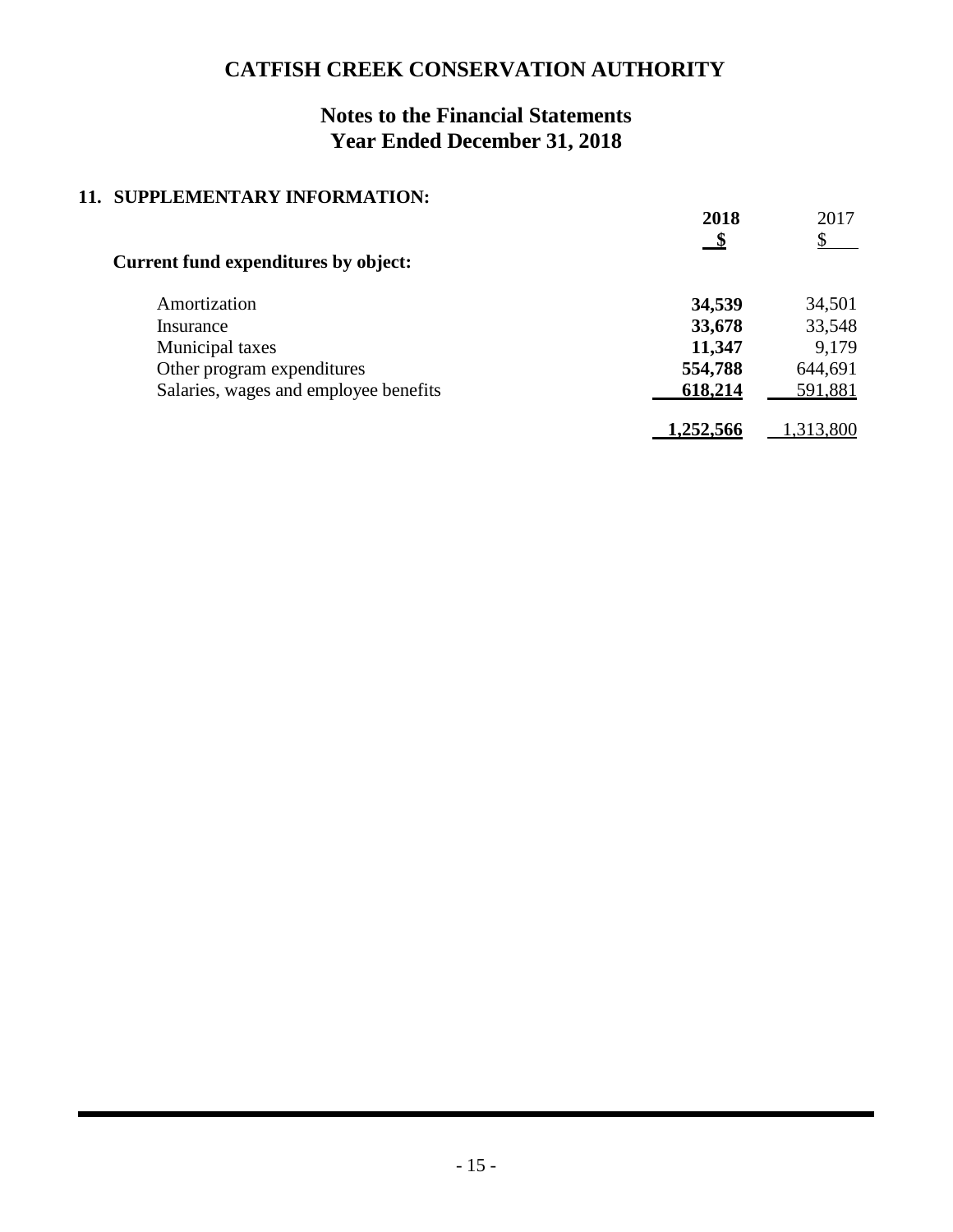## **Schedule of Internal Reserves Year Ended December 31, 2018**

| <b>Operational Reserve</b>                                                                                                                                                                           |                                         |                                           |
|------------------------------------------------------------------------------------------------------------------------------------------------------------------------------------------------------|-----------------------------------------|-------------------------------------------|
|                                                                                                                                                                                                      | 2018                                    | 2017                                      |
| <b>BALANCE, BEGINNING OF YEAR</b>                                                                                                                                                                    | $\frac{\$}{167,890}$                    | S<br>148,500                              |
| Transfer from (to) operating surplus<br>Transfer from (to) special programs reserve<br>Transfer from (to) land acquisition and development reserve<br>Transfer from (to) capital acquisition reserve | 55,516<br>8,965<br>(17,688)<br>(23,000) | 55,096<br>(17,288)<br>(13,201)<br>(5,217) |
| <b>BALANCE, END OF YEAR</b>                                                                                                                                                                          | <u>191,683</u>                          | <u>167,890</u>                            |
| <b>Capital Acquisition Reserve</b>                                                                                                                                                                   |                                         |                                           |
|                                                                                                                                                                                                      | 2018<br>$\overline{\mathbf{3}}$         | 2017                                      |
| <b>BALANCE, BEGINNING OF YEAR</b>                                                                                                                                                                    | 37,127                                  | 31,910                                    |
| Transfer from (to) operational reserve                                                                                                                                                               | 23,000                                  | 5,217                                     |
| <b>BALANCE, END OF YEAR</b>                                                                                                                                                                          | 60,127                                  | 37,127                                    |
| <b>Special Programs Reserve</b>                                                                                                                                                                      |                                         |                                           |
|                                                                                                                                                                                                      | 2018                                    | 2017                                      |
| <b>BALANCE, BEGINNING OF YEAR</b>                                                                                                                                                                    | $\overline{\mathbf{3}}$<br>166,661      | $\frac{\S}{}$<br>149,373                  |
| Transfer from (to) operational reserve                                                                                                                                                               | (8,965)                                 | 17,288                                    |
| <b>BALANCE, END OF YEAR</b>                                                                                                                                                                          | <u>157,696</u>                          | <u>166,661</u>                            |
| <b>Land Acquisition Reserve</b>                                                                                                                                                                      |                                         |                                           |
|                                                                                                                                                                                                      | 2018                                    | 2017                                      |
| <b>BALANCE, BEGINNING OF YEAR</b>                                                                                                                                                                    | $\overline{\mathbf{S}}$<br>75,757       | $\frac{\$}{75,757}$                       |
| Transfer from (to) operational reserve                                                                                                                                                               |                                         |                                           |
| <b>BALANCE, END OF YEAR</b>                                                                                                                                                                          | <u>75,757</u>                           | <u>75,757</u>                             |
| <b>Conservation Areas Development Reserve</b>                                                                                                                                                        |                                         |                                           |
|                                                                                                                                                                                                      | 2018                                    | 2017                                      |
| <b>BALANCE, BEGINNING OF YEAR</b>                                                                                                                                                                    | $\frac{\$}{57,476}$                     | 44,275                                    |
| Transfer from (to) operational reserve                                                                                                                                                               | 17,688                                  | <u>13,201</u>                             |
| <b>BALANCE, END OF YEAR</b>                                                                                                                                                                          | 75,164                                  | 57,476                                    |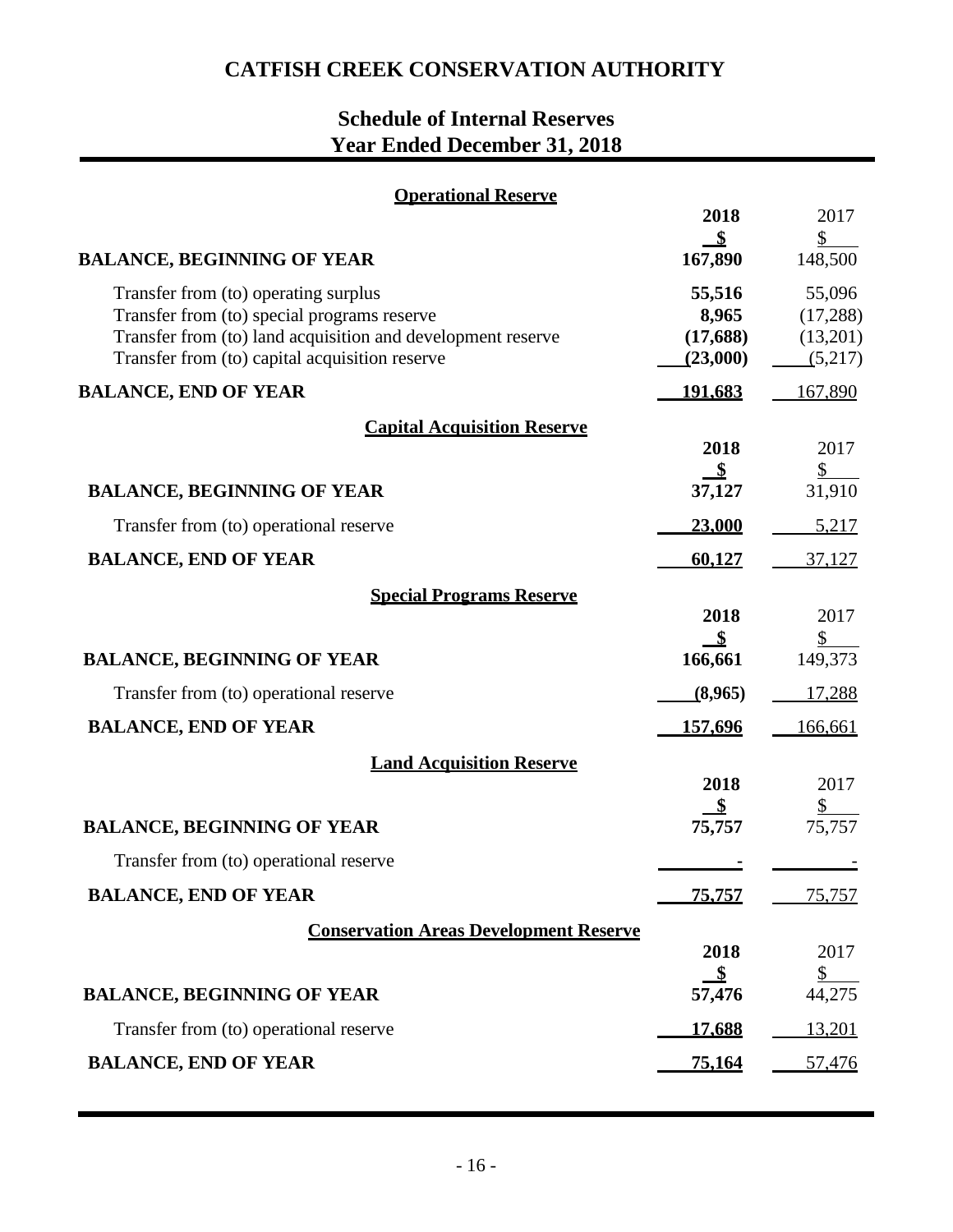# **Schedule of Program Expenditures Year Ended December 31, 2018**

| <b>PROGRAM EXPENDITURES</b>            | 2018<br>Actual<br>$\frac{1}{2}$ | 2017<br>Actual<br>\$ |
|----------------------------------------|---------------------------------|----------------------|
| <b>Mandated Programs</b>               |                                 |                      |
| Flood forecast and warning             | 155,584                         | 141,339              |
| Plan input                             | 36,159                          | 33,020               |
| Ice management                         | 30,584                          | 90,902               |
| Watershed planning                     | 10,082                          | 13,044               |
| Flood control structures               | 9,493                           | 10,625               |
| <b>Technical studies</b>               | <u>16,565</u>                   | 5,933                |
|                                        | 258,467                         | 294,863              |
| <b>Watershed Stewardship Programs</b>  |                                 |                      |
| Watershed stewardship                  | 94,749                          | 97,806               |
| Tree planting                          | 26,051                          | 38,652               |
| Water management programs              | 26,674                          | 20,658               |
| Conservation information and education | 15,162                          | 18,398               |
| Woodlot management                     | 5,993                           | 5,960                |
| Fish and wildlife habitat              | <b>250</b>                      |                      |
|                                        | 168,879                         | 181,474              |
| <b>Total Program Expenditures</b>      | 427,346                         | 476,337              |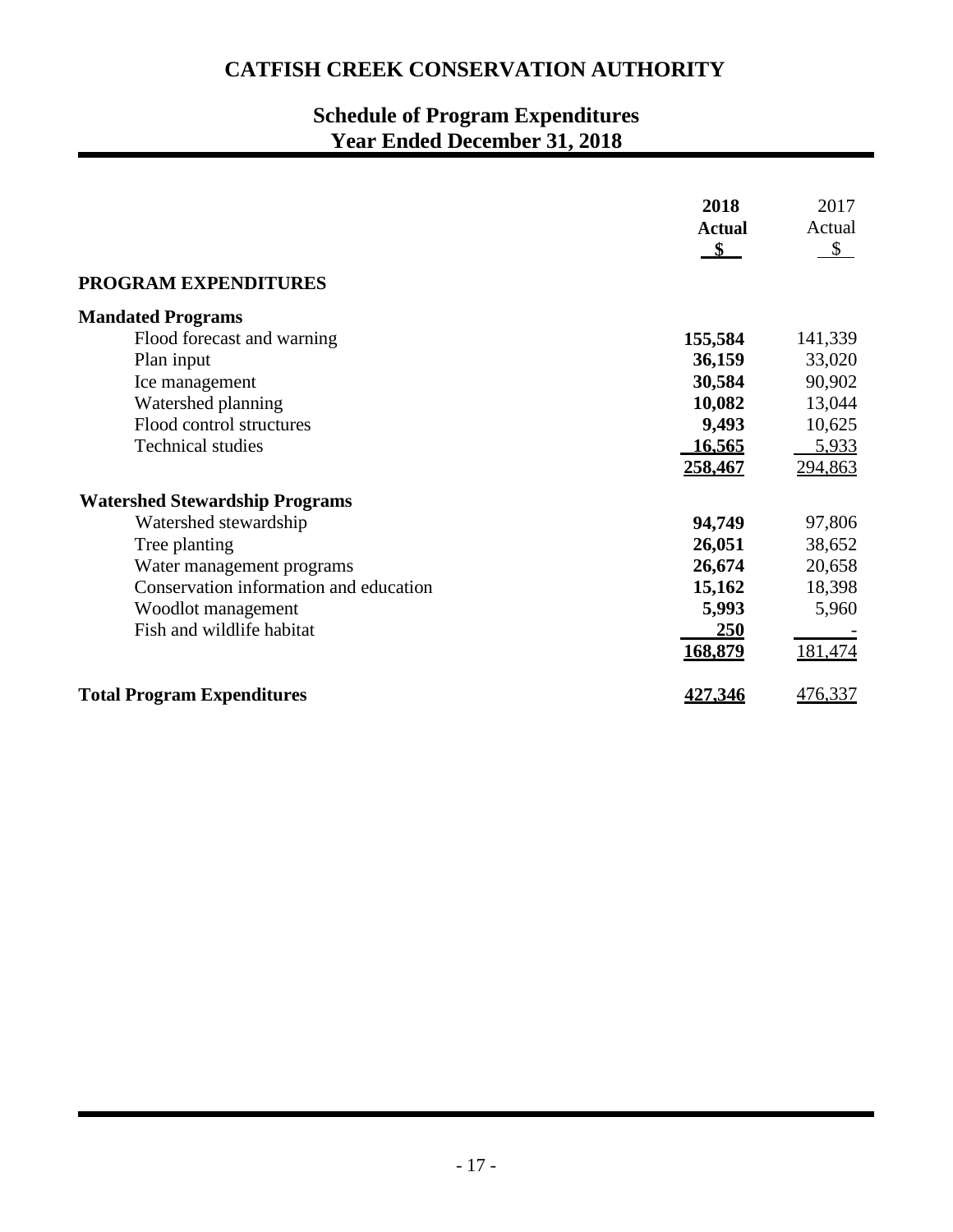# **Schedule of Other Expenditures Year Ended December 31, 2018**

### **Camping and Day Use**

|                                                                                                                                                  | 2018<br><b>Actual</b><br>$\mathbf{s}$  | 2017<br>Actual<br>$\mathcal{S}$        |
|--------------------------------------------------------------------------------------------------------------------------------------------------|----------------------------------------|----------------------------------------|
| Campground wages<br>Campground expenses<br><b>Utilities</b><br>Maple syrup program                                                               | 276,117<br>121,124<br>66,837<br>61.994 | 292,885<br>104,774<br>67,890<br>48,444 |
|                                                                                                                                                  | 526,072                                | 513,993                                |
| <b>Special Projects, Surveys and Studies</b>                                                                                                     |                                        |                                        |
|                                                                                                                                                  | 2018<br><b>Actual</b><br>$\mathbf{s}$  | 2017<br>Actual<br>$S_{-}$              |
| Other conservation lands<br>Special projects - other<br>Special projects - contract services<br>Special projects - Springwater Conservation Area | 55,618<br>29,558<br>84<br>3,697        | 107,503<br>9,845<br>329<br>8,299       |
|                                                                                                                                                  | 88,957                                 | 125,976                                |
| <b>Motor Pool</b>                                                                                                                                |                                        |                                        |
|                                                                                                                                                  | 2018<br><b>Actual</b><br>$\mathbf{s}$  | 2017<br>Actual<br>$\frac{1}{2}$        |
| Maintenance and general repairs<br>Fuel<br>Insurance and licences                                                                                | 16,423<br>15,041<br>6,276<br>37,740    | 20,381<br>9,674<br>6,913<br>36,968     |
| Less: internal charges for usage                                                                                                                 | (38,988)                               | (35,172)                               |
|                                                                                                                                                  | (1,248)                                | 1,796                                  |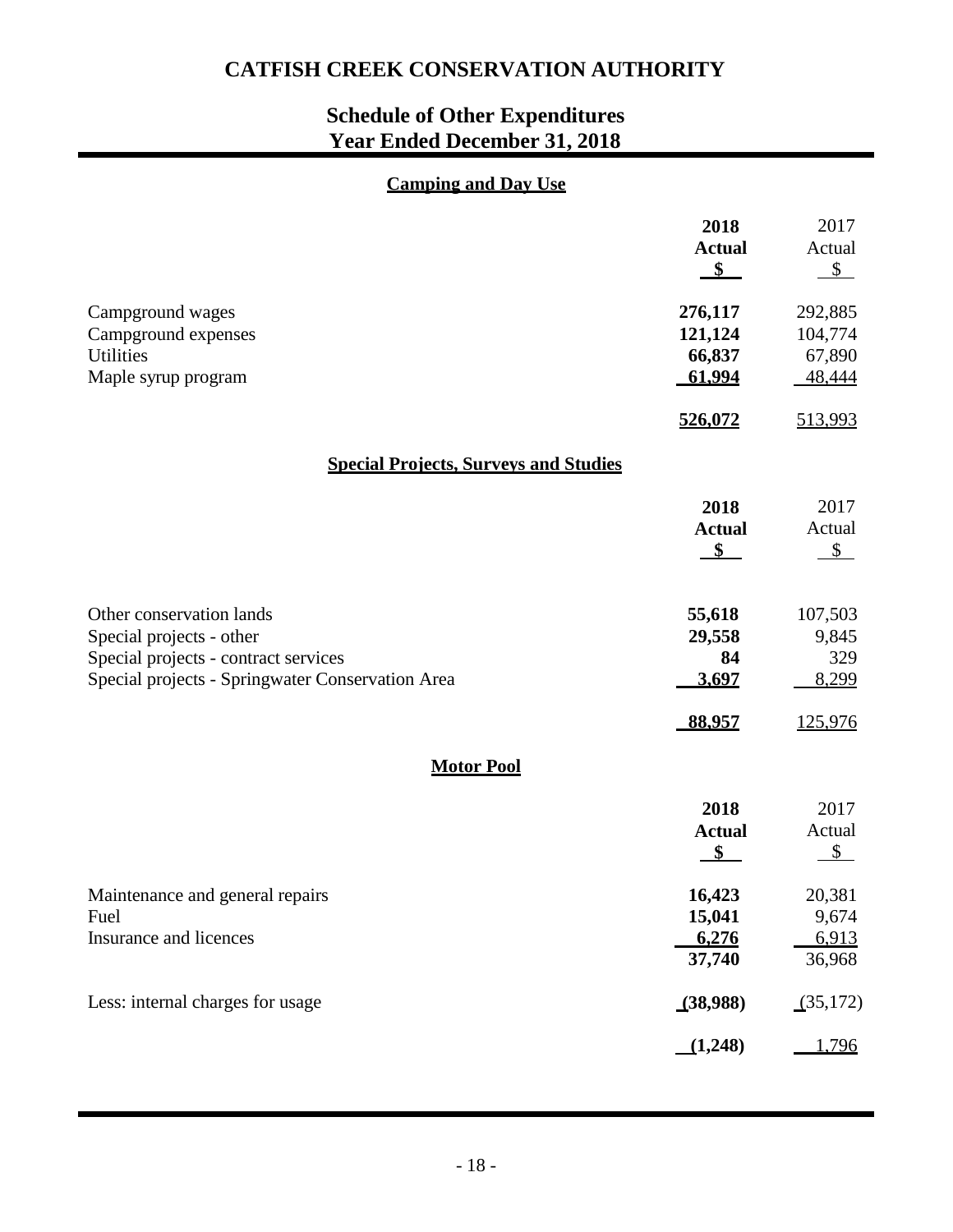# **Schedule of Administrative Expenditures Year Ended December 31, 2018**

|                                       | 2018<br><b>Actual</b><br>$\frac{1}{2}$ | 2017<br>Actual<br>\$ |
|---------------------------------------|----------------------------------------|----------------------|
| <b>WAGES AND BENEFITS</b>             |                                        |                      |
| Administrative staff salaries         | 82,725                                 | 76,932               |
| <b>Employee benefits</b>              | 19,041<br>101,766                      | 18,718<br>95,650     |
| <b>GENERAL EXPENSES</b>               |                                        |                      |
| <b>Conservation Ontario Levy</b>      | 18,836                                 | 18,457               |
| Professional fees                     | 8,395                                  | 8,141                |
| Insurance and taxes                   | 7,038                                  | 6,998                |
| General expenses                      | 4,482                                  | 2,573                |
| Advertising - office                  | 1,518                                  | 547                  |
| Bank charges and interest             | <u>453</u>                             | 426                  |
|                                       | 40,722                                 | 37,142               |
| <b>RENT AND UTILITY SERVICES</b>      |                                        |                      |
| Light, heat, power and water          | 4,784                                  | 5,335                |
| Telephone                             | 2,259                                  | 2,704                |
| Office cleaning and maintenance       | <u>1,882</u>                           | 2,527                |
|                                       | 8,925                                  | 10,566               |
| <b>TRAVEL EXPENSES AND ALLOWANCE</b>  |                                        |                      |
| Members allowances and expenses       | 9,060                                  | 6,348                |
| Staff mileage and expenses            | <u>592</u>                             | 257                  |
|                                       | 9,652                                  | 6,605                |
| <b>EQUIPMENT PURCHASES AND RENTAL</b> |                                        |                      |
| Equipment purchase and rental         | 6,097                                  | 5,263                |
| Equipment maintenance                 | 2,443                                  | 2,229                |
|                                       | 8,540                                  | 7,492                |
| <b>MATERIAL AND SUPPLIES</b>          |                                        |                      |
| Stationery and office supplies        | 5,386                                  | 2,525                |
| Postage                               | 933                                    | 1,009                |
|                                       | 6,319                                  | 3,534                |
|                                       |                                        |                      |
|                                       | 175,924                                | 160,989              |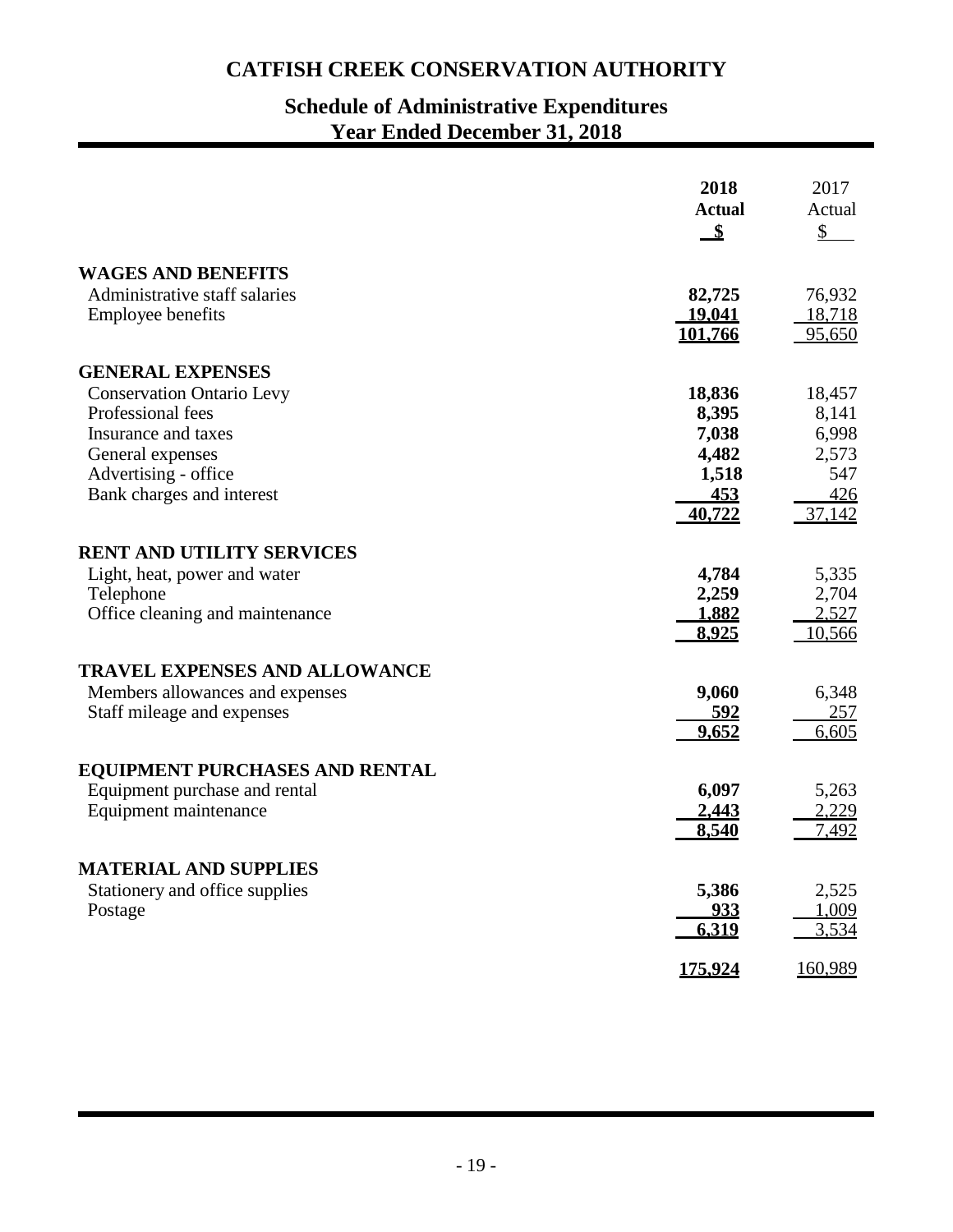## **CATFISH CREEK CONSERVATION AUTHORITY Schedule of Tangible Capital Assets Year Ended December 31, 2018**

|                                      | Opening<br>Historical<br>Cost<br>Balance<br>(Jan 1/18) | 2018<br>Acquisitions | 2018<br>Disposals | 2018<br>Write-Offs       | Ending<br>Balance<br>(Dec $31/18$ ) | Opening<br>Historical Accumulated<br>Cost Amortization<br>Balance<br>(Jan 1/18) | 2018 | 2018<br>Disposals Amortization | 2018<br>Write-Offs       | Ending<br>Accumulated<br>Amortization<br>Balance<br>(Dec $31/18$ ) | Ending<br>Net<br><b>Book</b><br>Value<br>(Dec $31/18$ ) |
|--------------------------------------|--------------------------------------------------------|----------------------|-------------------|--------------------------|-------------------------------------|---------------------------------------------------------------------------------|------|--------------------------------|--------------------------|--------------------------------------------------------------------|---------------------------------------------------------|
| <b>ASSET TYPE</b>                    |                                                        |                      |                   |                          |                                     |                                                                                 |      |                                |                          |                                                                    |                                                         |
| <b>Infrastructure Related</b>        |                                                        |                      |                   |                          |                                     |                                                                                 |      |                                |                          |                                                                    |                                                         |
| Land                                 | 891,436                                                |                      |                   | $\sim$                   | 891,436                             |                                                                                 |      |                                |                          |                                                                    | 891,436                                                 |
| <b>Buildings</b>                     | 562,508                                                | 82,838               |                   | $\overline{\phantom{a}}$ | 645,346                             | 265,301                                                                         |      | 10,287                         | $\overline{\phantom{a}}$ | 275,588                                                            | 369,758                                                 |
| Dams                                 | 216,100                                                |                      |                   | $\overline{\phantom{a}}$ | 216,100                             | 99,290                                                                          |      | 2,161                          | $\blacksquare$           | 101,451                                                            | 114,649                                                 |
| Bridges, boardwalks and              |                                                        |                      |                   |                          |                                     |                                                                                 |      |                                |                          |                                                                    |                                                         |
| other wood structures                | 129,690                                                |                      |                   | $\sim$                   | 129,690                             | 66,624                                                                          |      | 4,011                          |                          | 70,635                                                             | 59,055                                                  |
| Water services and wells             | 78,926                                                 |                      |                   | $\blacksquare$           | 78,926                              | 30,102                                                                          |      | 1,579                          |                          | 31,681                                                             | 47,245                                                  |
| Hydro services                       | 44,510                                                 |                      |                   |                          | 44,510                              | 4,005                                                                           |      | 890                            |                          | 4,895                                                              | 39,615                                                  |
|                                      | 1.923.170                                              | 82.838               |                   |                          | 2.006.008                           | 465,322                                                                         |      | 18.928                         |                          | 484,250                                                            | 1,521,758                                               |
| <b>General Capital</b>               |                                                        |                      |                   |                          |                                     |                                                                                 |      |                                |                          |                                                                    |                                                         |
| Equipment                            | 105,842                                                |                      |                   | $\overline{a}$           | 105,842                             | 44,274                                                                          |      | 3,381                          |                          | 47,655                                                             | 58,187                                                  |
| Vehicles                             | 197,974                                                |                      |                   |                          | 197,974                             | 123,970                                                                         |      | 12,230                         |                          | 136,200                                                            | 61,774                                                  |
|                                      |                                                        |                      |                   |                          |                                     |                                                                                 |      |                                |                          |                                                                    |                                                         |
|                                      | 303.816                                                |                      |                   |                          | 303.816                             | 168,244                                                                         |      | 15.611                         |                          | 183.855                                                            | 119.961                                                 |
| <b>Total Tangible Capital Assets</b> | 2.226.986                                              | 82,838               |                   |                          | 2.309.824                           | 633,566                                                                         |      | 34,539                         |                          | 668,105                                                            | 1.641.719                                               |